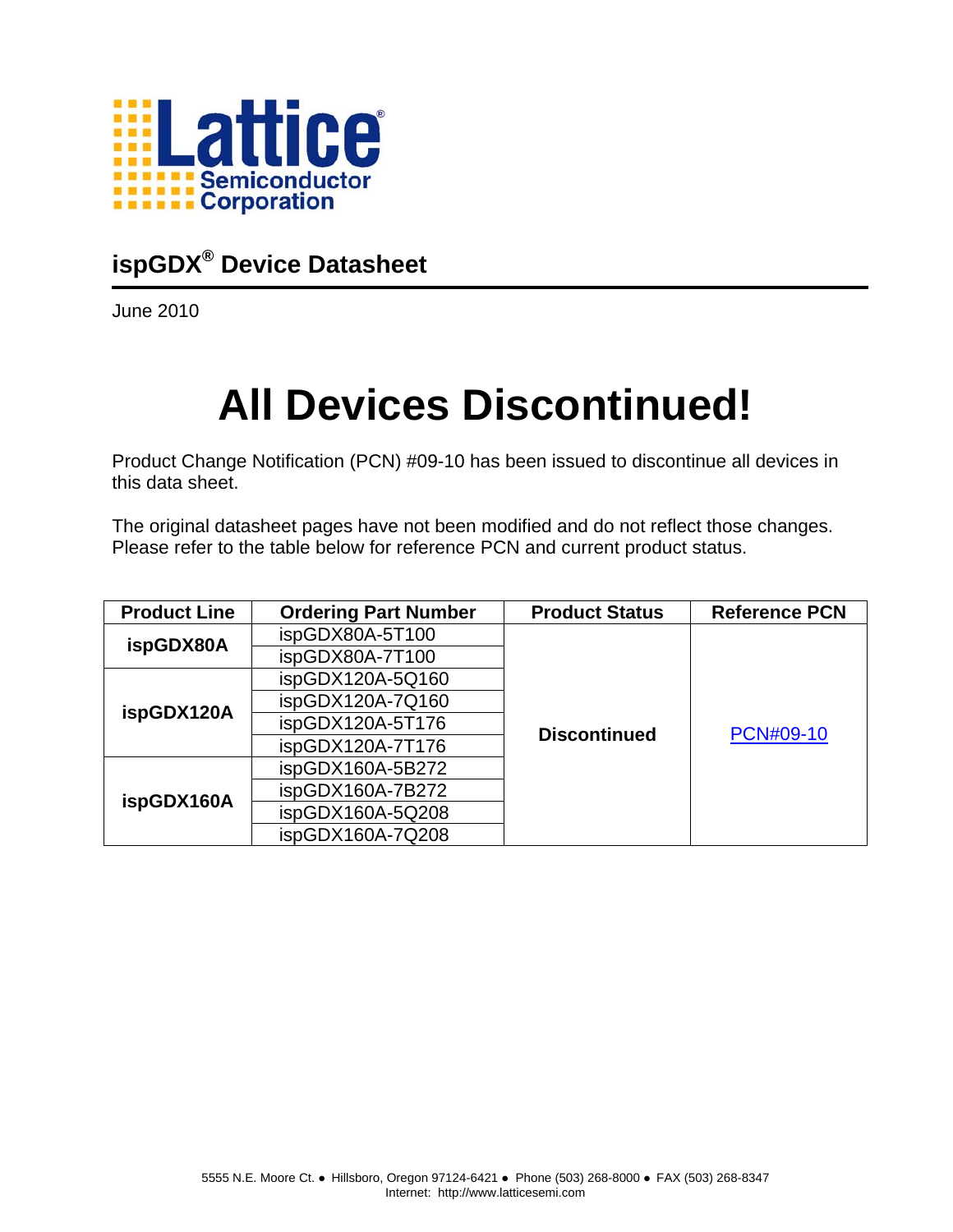

# *ispGDX* **®** *Family*

**In-System Programmable Generic Digital Crosspoint**

- **• IN-SYSTEM PROGRAMMABLE GENERIC DIGITAL CROSSPOINT FAMILY**
	- **— Advanced Architecture Addresses Programmable PCB Interconnect, Bus Interface Integration and Jumper/Switch Replacement**
	- **Three Device Options: 80 to 160 Programmable I/O Pins**
	- **"Any Input to Any Output" Routing**
	- **Fixed HIGH or LOW Output Option for Jumper/DIP Switch Emulation**
	- **Space-Saving TQFP, PQFP and BGA Packaging**
	- **Dedicated IEEE 1149.1-Compliant Boundary Scan Test**
	- **PCI Compliant Output Drive**
- **• HIGH PERFORMANCE E2CMOS® TECHNOLOGY**
- **5V Power Supply**
- **5.0ns Input-to-Output/5.0ns Clock-to-Output Delay**
- **Low-Power: 40mA Quiescent Icc**
- **Balanced 24mA Output Buffers with Programmable Slew Rate Control**
- **Schmitt Trigger Inputs for Noise Immunity**
- **Electrically Erasable and Reprogrammable**
- **Non-Volatile E2 CMOS Technology**
- **100% Tested**
- **• ispGDX OFFERS THE FOLLOWING ADVANTAGES**
- **In-System Programmable**
- **Lattice ISP or JTAG Programming Interface**
- **Only 5V Power Supply Required**
- **Change Interconnects in Seconds**
- **Reprogram Soldered Devices**

### **• FLEXIBLE ARCHITECTURE**

- **Combinatorial/Latched/Registered Inputs or Outputs**
- **Individual I/O Tri-state Control with Polarity Control**
- **Dedicated Clock Input Pins (two or four) or Programmable Clocks from I/O Pins (from 20 up to 40)**
- **Up to 4:1 Dynamic Path Selection**
- **Programmable Output Pull-up Resistors**
- **Outputs Tri-state During Power-up ("Live Insertion" Friendly)**

### **Features Functional Block Diagram**



### **Description**

The ispGDX architecture provides a family of fast, flexible programmable devices to address a variety of systemlevel digital signal routing and interface requirements including:

- Multi-Port Multiprocessor Interfaces
- Wide Data and Address Bus Multiplexing (e.g. 4:1 High-Speed Bus MUX)
- Programmable Control Signal Routing (e.g. Interrupts, DMAREQs, etc)
- Board-Level PCB Signal Routing for Prototyping or Programmable Bus Interfaces

The ispGDX Family consists of three members with 80, 120 and 160 Programmable I/Os. These devices are available in packages ranging from the 100-pin TQFP to the 208-pin PQFP. The devices feature fast operation, with input-to-output signal delays (Tpd) of 5ns and clockto-output delays of 5ns.

The architecture of the devices consists of a series of programmable I/O cells interconnected by a Global Rout-

Copyright © 2002 Lattice Semiconductor Corporation. All brand or product names are trademarks or registered trademarks of their respective holders. The specifications and information herein are subject to change without notice.

LATTICE SEMICONDUCTOR CORP., 5555 Northeast Moore Ct., Hillsboro, Oregon 97124, U.S.A. **November 2003** Tel. (503) 268-8000; 1-800-LATTICE; FAX (503) 268-8556; http://www.latticesemi.com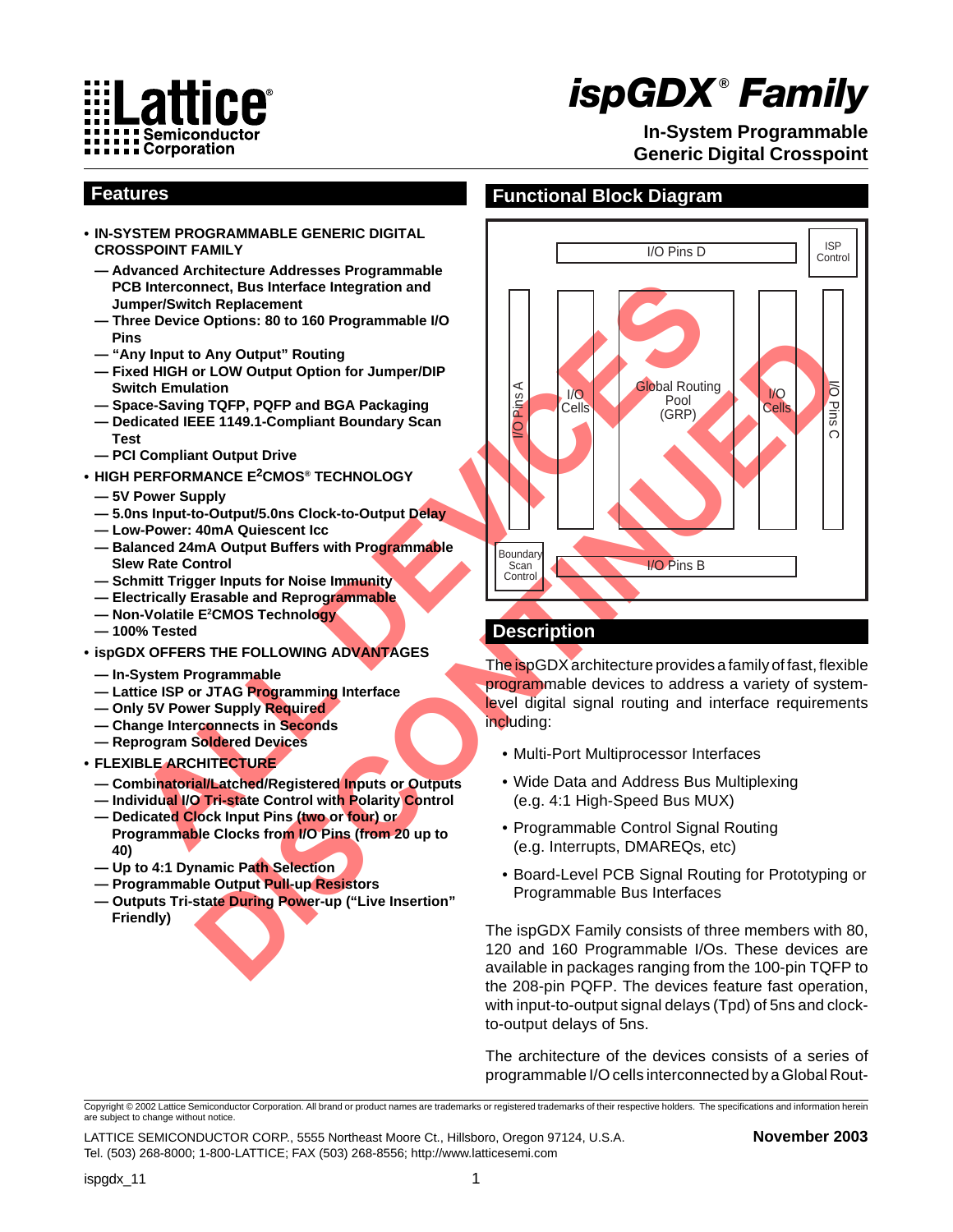

### **Description (Continued)**

ing Pool (GRP). All I/O pin inputs enter the GRP directly or are registered or latched so they can be routed to the required I/O outputs. I/O pin inputs are defined as four sets (A,B,C,D) which have access to the four MUX inputs found in each I/O cell. Each output has individual, programmable I/O tri-state control (OE), output latch clock (CLK) and two multiplexer control (MUX0 and MUX1) inputs. Polarity for these signals is programmable for each I/O cell. The MUX0 and MUX1 inputs control a fast 4:1 MUX, allowing dynamic selection of up to four signal sources for a given output. OE, CLK and MUX0 and MUX1 inputs can be driven directly from selected sets of I/O pins. Optional dedicated clock input pins give minimum clock-to-output delays.

Through in-system programming, connections between I/O pins and architectural features (latched or registered inputs or outputs, output enable control, etc.) can be defined. In keeping with its data path application focus, the ispGDX devices contain no programmable logic arrays. All input pins include Schmitt trigger buffers for noise immunity. These connections are programmed into the device using non-volatile  $E^2$ CMOS technology. Non-volatile technology means the device configuration is saved even when the power is removed from the device.

In addition, there are no pin-to-pin routing constraints for 1:1 or 1:n signal routing. That is, any I/O pin configured as an input can drive one or more I/O pins configured as outputs.

The device pins also have the ability to set outputs to fixed HIGH or LOW logic levels (Jumper or DIP Switch mode). Device outputs are specified for 24mA sink and source current and can be tied together in parallel for greater drive. Programmable output slew rate can be defined independently for each I/O pin to reduce overall ground bounce and switching noise.

| and two multiplexer control (MUX0 and MUX1)<br>Polarity for these signals is programmable for<br>O cell. The MUX0 and MUX1 inputs control a fast<br>X, allowing dynamic selection of up to four signal<br>s for a given output. OE, CLK and MUX0 and<br>nputs can be driven directly from selected sets of<br>s. Optional dedicated clock input pins give mini-<br>lock-to-output delays.<br>h in-system programming, connections between<br>s and architectural features (latched or registered<br>or outputs, output enable control, etc.) can be<br>I. In keeping with its data path application focus,<br>GDX devices contain no programmable logic<br>All input pins include Schmitt trigger buffers for<br>mmunity. These connections are programmed<br>device using non-volatile E <sup>2</sup> CMOS technology.<br>latile technology means the device configuration<br>d even when the power is removed from the |                         | fixed HIGH or LOW logic levels (Jumper or DIP Switch<br>mode). Device outputs are specified for 24mA sink and<br>source current and can be tied together in parallel for<br>greater drive. Programmable output slew rate can be<br>defined independently for each I/O pin to reduce overall<br>ground bounce and switching noise.<br>All I/O pins are equipped with IEEE1149.1-compliant<br>Boundary Scan Test circuitry for enhanced testability. In<br>addition, in-system programming is supported through<br>the Test Access Port via a special set of private com-<br>mands or through Lattice's industry-standard ISP protocol.<br>The BSCAN/ispEN pin is used to make this selection.<br>The ispGDX I/Os are designed to withstand "live inser-<br>tion" system environments. The I/O buffers are disabled<br>during power-up and power-down cycles. When design-<br>ing for "live insertion," absolute maximum rating conditions<br>for the Vcc and I/O pins must still be met. For additional<br>information, an application note about using Lattice de-<br>vices in hot swap environments can be downloaded from<br>the Lattice web site at www.latticesemi.com. |                              |  |
|--------------------------------------------------------------------------------------------------------------------------------------------------------------------------------------------------------------------------------------------------------------------------------------------------------------------------------------------------------------------------------------------------------------------------------------------------------------------------------------------------------------------------------------------------------------------------------------------------------------------------------------------------------------------------------------------------------------------------------------------------------------------------------------------------------------------------------------------------------------------------------------------------------------------------|-------------------------|-----------------------------------------------------------------------------------------------------------------------------------------------------------------------------------------------------------------------------------------------------------------------------------------------------------------------------------------------------------------------------------------------------------------------------------------------------------------------------------------------------------------------------------------------------------------------------------------------------------------------------------------------------------------------------------------------------------------------------------------------------------------------------------------------------------------------------------------------------------------------------------------------------------------------------------------------------------------------------------------------------------------------------------------------------------------------------------------------------------------------------------------------------------------------------|------------------------------|--|
| <b>I. ispGDX Family Members</b>                                                                                                                                                                                                                                                                                                                                                                                                                                                                                                                                                                                                                                                                                                                                                                                                                                                                                          |                         | ispGDX DEVICE                                                                                                                                                                                                                                                                                                                                                                                                                                                                                                                                                                                                                                                                                                                                                                                                                                                                                                                                                                                                                                                                                                                                                               |                              |  |
|                                                                                                                                                                                                                                                                                                                                                                                                                                                                                                                                                                                                                                                                                                                                                                                                                                                                                                                          | ispGDX80A               | ispGDX120A                                                                                                                                                                                                                                                                                                                                                                                                                                                                                                                                                                                                                                                                                                                                                                                                                                                                                                                                                                                                                                                                                                                                                                  | ispGDX160A                   |  |
| <b>I/O Pins</b>                                                                                                                                                                                                                                                                                                                                                                                                                                                                                                                                                                                                                                                                                                                                                                                                                                                                                                          | 80                      | 120                                                                                                                                                                                                                                                                                                                                                                                                                                                                                                                                                                                                                                                                                                                                                                                                                                                                                                                                                                                                                                                                                                                                                                         | 160                          |  |
| <b>VO-OE Inputs*</b>                                                                                                                                                                                                                                                                                                                                                                                                                                                                                                                                                                                                                                                                                                                                                                                                                                                                                                     | 20                      | 30                                                                                                                                                                                                                                                                                                                                                                                                                                                                                                                                                                                                                                                                                                                                                                                                                                                                                                                                                                                                                                                                                                                                                                          | 40                           |  |
| I/O-Clk Inputs*                                                                                                                                                                                                                                                                                                                                                                                                                                                                                                                                                                                                                                                                                                                                                                                                                                                                                                          | 20                      | 30                                                                                                                                                                                                                                                                                                                                                                                                                                                                                                                                                                                                                                                                                                                                                                                                                                                                                                                                                                                                                                                                                                                                                                          | 40                           |  |
| I/O-MUXsel1 Inputs*                                                                                                                                                                                                                                                                                                                                                                                                                                                                                                                                                                                                                                                                                                                                                                                                                                                                                                      | 20                      | 30                                                                                                                                                                                                                                                                                                                                                                                                                                                                                                                                                                                                                                                                                                                                                                                                                                                                                                                                                                                                                                                                                                                                                                          | 40                           |  |
| I/O-MUXsel2 Inputs*                                                                                                                                                                                                                                                                                                                                                                                                                                                                                                                                                                                                                                                                                                                                                                                                                                                                                                      | 20                      | 30                                                                                                                                                                                                                                                                                                                                                                                                                                                                                                                                                                                                                                                                                                                                                                                                                                                                                                                                                                                                                                                                                                                                                                          | 40                           |  |
| <b>Dedicated Clock Pins</b>                                                                                                                                                                                                                                                                                                                                                                                                                                                                                                                                                                                                                                                                                                                                                                                                                                                                                              | 2                       | 4                                                                                                                                                                                                                                                                                                                                                                                                                                                                                                                                                                                                                                                                                                                                                                                                                                                                                                                                                                                                                                                                                                                                                                           | $\overline{4}$               |  |
| <b>BSCAN / ispEN</b>                                                                                                                                                                                                                                                                                                                                                                                                                                                                                                                                                                                                                                                                                                                                                                                                                                                                                                     | $\mathbf{1}$            | $\mathbf{1}$                                                                                                                                                                                                                                                                                                                                                                                                                                                                                                                                                                                                                                                                                                                                                                                                                                                                                                                                                                                                                                                                                                                                                                | 1                            |  |
| <b>TOE</b>                                                                                                                                                                                                                                                                                                                                                                                                                                                                                                                                                                                                                                                                                                                                                                                                                                                                                                               | $1***$                  | $\mathbf{1}$                                                                                                                                                                                                                                                                                                                                                                                                                                                                                                                                                                                                                                                                                                                                                                                                                                                                                                                                                                                                                                                                                                                                                                | 1                            |  |
| <b>BSCAN / ISP Interface</b>                                                                                                                                                                                                                                                                                                                                                                                                                                                                                                                                                                                                                                                                                                                                                                                                                                                                                             | $\overline{\mathbf{4}}$ | $\overline{\mathbf{4}}$                                                                                                                                                                                                                                                                                                                                                                                                                                                                                                                                                                                                                                                                                                                                                                                                                                                                                                                                                                                                                                                                                                                                                     | 4                            |  |
| <b>RESET</b>                                                                                                                                                                                                                                                                                                                                                                                                                                                                                                                                                                                                                                                                                                                                                                                                                                                                                                             | 1                       | 1                                                                                                                                                                                                                                                                                                                                                                                                                                                                                                                                                                                                                                                                                                                                                                                                                                                                                                                                                                                                                                                                                                                                                                           | 1                            |  |
| Power/GND                                                                                                                                                                                                                                                                                                                                                                                                                                                                                                                                                                                                                                                                                                                                                                                                                                                                                                                | 12                      | 25                                                                                                                                                                                                                                                                                                                                                                                                                                                                                                                                                                                                                                                                                                                                                                                                                                                                                                                                                                                                                                                                                                                                                                          | 33                           |  |
| Pin Count/Package                                                                                                                                                                                                                                                                                                                                                                                                                                                                                                                                                                                                                                                                                                                                                                                                                                                                                                        | 100-Pin TQFP            | 176-Pin TQFP/<br>160-Pin PQFP                                                                                                                                                                                                                                                                                                                                                                                                                                                                                                                                                                                                                                                                                                                                                                                                                                                                                                                                                                                                                                                                                                                                               | 208-Pin PQFP<br>272-Ball BGA |  |

### **Table 1. ispGDX Family Members**

\* The CLK, OE, MUX0 and MUX1 terminals on each I/O cell can each access 25% of the I/Os.

\*\* MUXed with Y1.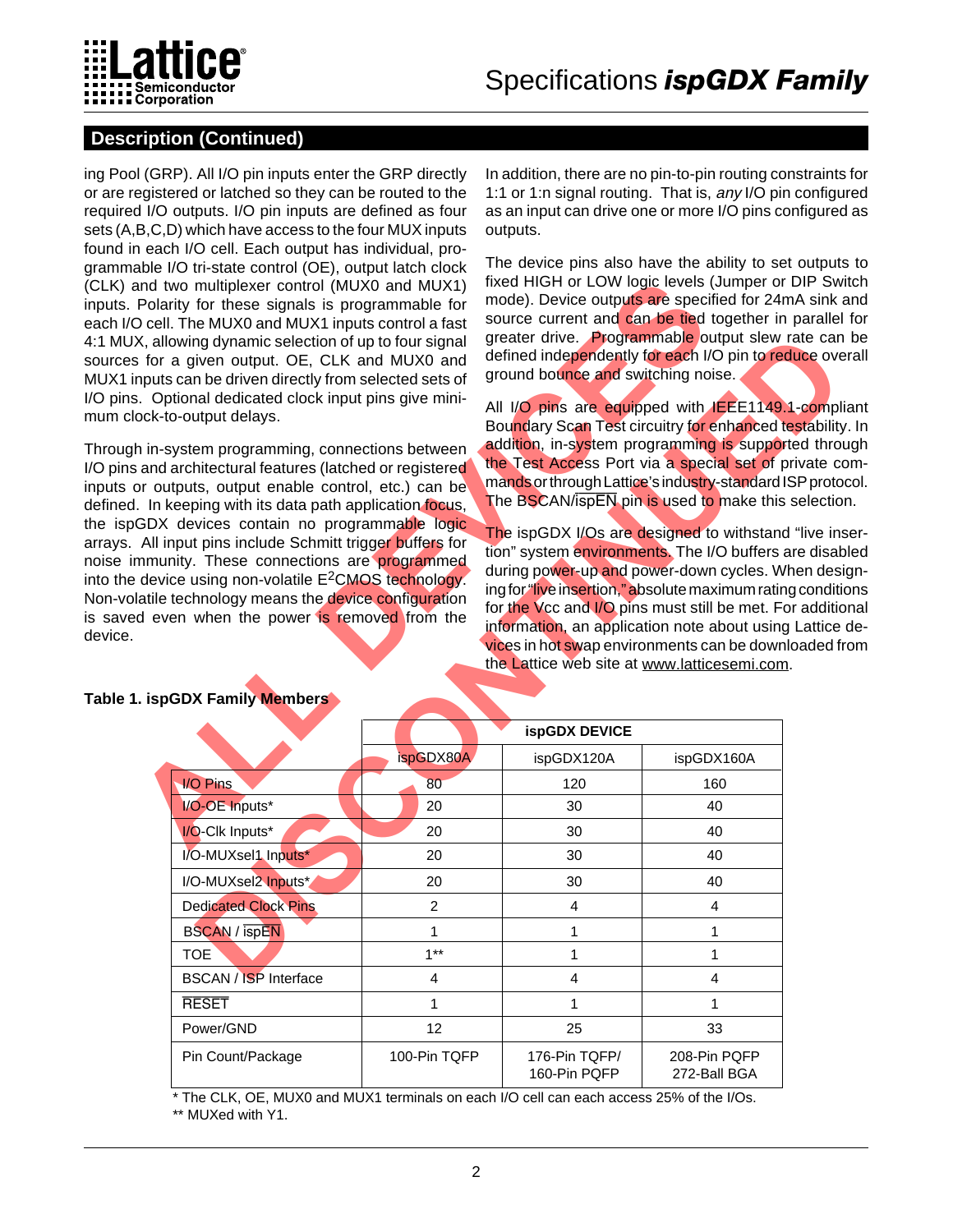

### **Architecture**

The ispGDX architecture is different from traditional PLD architectures, in keeping with its unique application focus. The block diagram is shown below. The programmable interconnect consists of a single Global Routing Pool (GRP). Unlike ispLSI® devices, there are no programmable logic arrays on the device. Control signals for OEs, Clocks and MUX Controls must come from designated sets of I/O pins. The polarity of these signals can be independently programmed in each I/O cell.

Each I/O cell drives a unique pin. The OE control for each I/O pin is independent and may be driven via the GRP by one of the designated I/O pins (I/O-OE set). The I/O-OE set consists of 25% of the total I/O pins. Boundary Scan test is supported by dedicated registers at each I/O pin. The in-system programming process uses either a Boundary Scan based or Lattice ISP protocol. The programming protocol is selected by the BSCAN/ispEN pin as described later.

The various I/O pin sets are also shown in the block diagram below. The A, B, C, and D I/O pins are grouped together with one group per side.

### **I/O Architecture**

Each I/O cell contains a 4:1 dynamic MUX controlled by two select lines called MUX0 and MUX1 as shown in

For Clear, Clocks and MUX Controlled to the Muxisler and MUX Controlled and MUX Controlled to the programment of the scale in the programment in the Disc Clear of the tensil of Disc Clear the interpertation of the programm For the CRISIS of the state in the Second of the state of the state of the state of the state of the state of the state of the cRISIS of the total 10 pins at a state of the SRP by 1, when both control material or pitchers Figure 1. The four data inputs to the MUX (called MUXA, MUXB, MUXC and MUXD) come from I/O signals found in the GRP. Each MUX data input can access one quarter of the total I/Os. For example, in a 160 I/O ispGDX, each data input can connect to one of 40 I/O pins. MUX0 and MUX1 can be driven by designated I/O pins called MUXsel1 and MUXsel2. Each MUXsel input covers 25% of the total I/O pins (e.g. 40 out of 160). MUX0 and MUX1 can be driven from either MUXsel1 or MUXsel2. The I/O cell also includes a programmable flow-through latch or register that can be placed in the input or output path and bypassed for combinatorial outputs. As shown in Figure 1, when both register/latch control MUXes select the "A" path, the register/latch gets its inputs from the 4:1 MUX and drives the I/O output. When selecting the "B" path, the register/latch is directly driven by the I/O input while its output feeds the GRP. The programmable polarity Clock to the latch or register can be connected to any I/O in the I/O-Clock set (one-quarter of total I/Os) or to one of the dedicated clock input pins  $(Y_x)$ . Use of the dedicated clock inputs gives minimum clock-to-output delays and minimizes delay variation with fanout. Combinatorial output mode may be implemented by a dedicated architecture bit and bypass MUX. I/O cell output polarity can be programmed as active high or active low.

### **Figure 1. ispGDX I/O Cell and GRP Detail (160 I/O Device)**



#### **I/O MUX Operation**

|   |   | MUX1 MUX0 DATA INPUT SELECTED |
|---|---|-------------------------------|
| 0 | Ω | <b>MUXA</b>                   |
| 0 |   | <b>MUXB</b>                   |
|   |   | MUXC                          |
|   | ∩ | MUXD                          |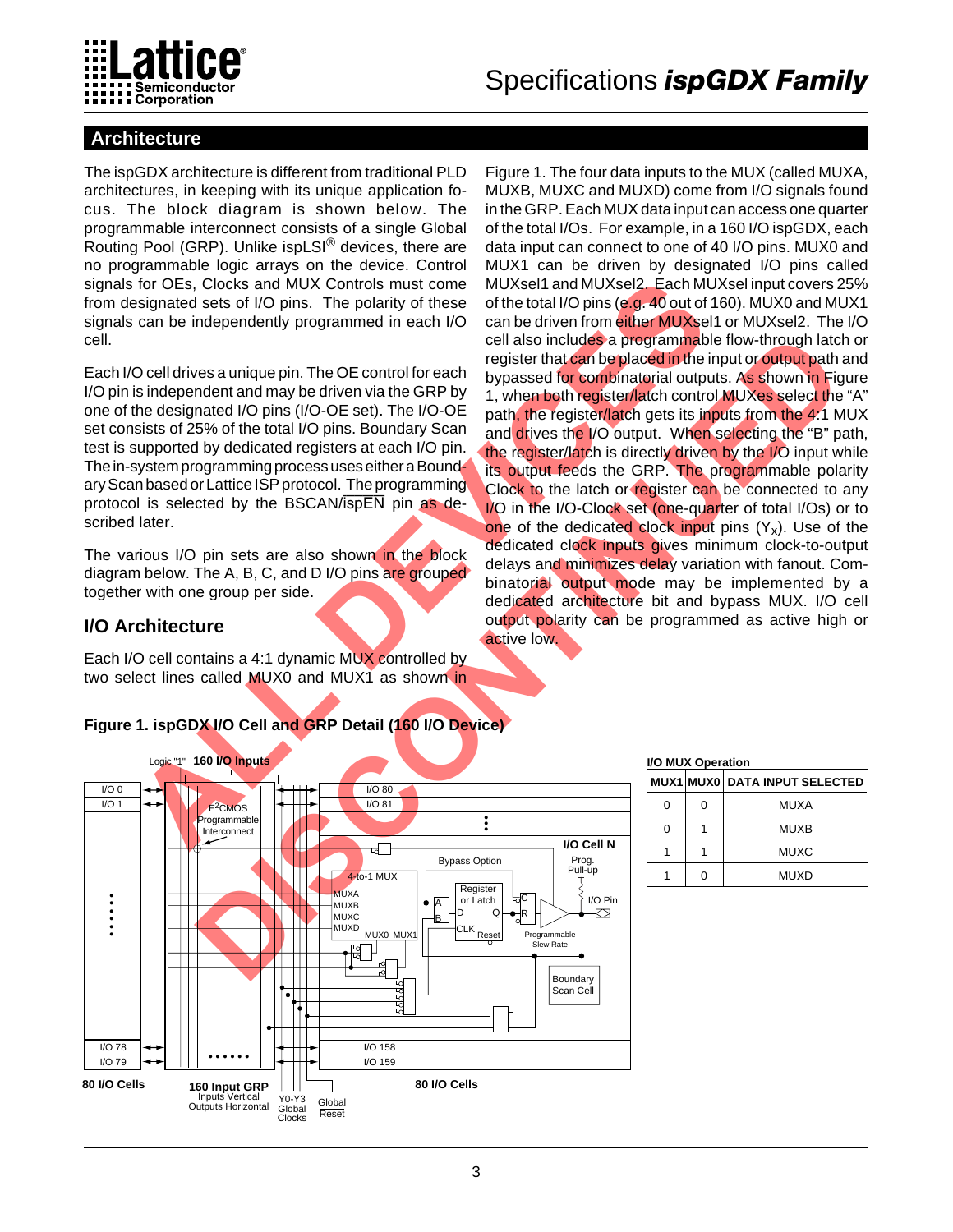

### **Applications**

The ispGDX family architecture has been developed to deliver an in-system programmable signal routing solution with high speed and high flexibility. The devices are targeted for three similar but distinct classes of endsystem applications:

### **Programmable, Random Signal Interconnect (PRSI)**

This class includes PCB-level programmable signal routing and may be used to provide arbitrary signal swapping between chips. It opens up the possibilities of programmable system hardware. It is characterized by the need to provide a large number of 1:1 pin connections which are statically configured, i.e., the pin-to-pin paths do not need to change dynamically in response to control inputs.

### **Programmable Data Path (PDP)**

**Example Random Signal Interconnect (PRSI)** any input pin connections.<br>
These applications Signal Interconnections (SPS-level programmable signal swapping These applications actually require simple). It opens with the pros This application area includes system data path transceiver, MUX and latch functions. With today's 32- and 64-bit microprocessor buses, but standard data path glue components still relegated primarily to eight bits, PCBs are frequently crammed with a dozen or more data path glue chips that use valuable real estate. Many of these applications consist of "on-board" bus and memory interfaces that do not require the very high drive of standard glue functions but can benefit from higher integration. Therefore, there is a need for a flexible means to integrate these on-board data path functions in an analogous way to programmable logic's solution to control logic integration. Lattice's ispLSI High-Density PLDs make an ideal control logic complement to the ispGDX in-system programmable data path devices as shown below.

## **Figure 2. ispGDX Complements Lattice ispLSI**



### **Programmable Switch Replacement (PSR)**

Includes solid-state replacement and integration of mechanical DIP Switch and jumper functions. Through in-system programming, pins of the ispGDX devices can be driven to HIGH or LOW logic levels to emulate the traditional device outputs. PSR functions do not require any input pin connections.

These applications actually require somewhat different silicon features. PRSI functions require that the device support arbitrary signal routing on-chip between any two pins with no routing restrictions. The routing connections are static (determined at programming time) and each input-to-output path operates independently. As a result, there is little need for dynamic signal controls (OE, clocks, etc.). Because the ispGDX device will interface with control logic outputs from other components (such as ispLSI) on the board (which frequently change late in the design process as control logic is finalized), there must be no restrictions on pin-to-pin signal routing for this type of application.

the possibilities of program slicens in the device is the device of the internet of the pindical state of the pindical state is controlling to change the particular state of the pindical state is permission. The particular PDP functions, on the other hand, require the ability to dynamically switch signal routing (MUXing) as well as latch and tri-state output signals. As a result, the programmable interconnect is used to define *possible* signal routes that are then selected dynamically by control signals from an external MPU or control logic. These functions are usually formulated early in the conceptual design of a product. The data path requirements are driven by the microprocessor, bus and memory architecture defined for the system. This part of the design is the earliest portion of the system design frozen, and will not usually change late in the design because the result would be total system and PCB redesign. As a result, the ability to accommodate *arbitrary* any pin-to-any pin rerouting is not a strong requirement as long as the designer has the ability to define his functions with a reasonable degree of freedom initially.

As a result, the ispGDX architecture has been defined to support PSR and PRSI applications (including bidirectional paths) with no restrictions, while PDP applications (using dynamic MUXing) are supported with a minimal number of restrictions as described below. In this way, speed and cost can be optimized and the devices can still support the system designer's needs.

The following diagrams illustrate several ispGDX applications.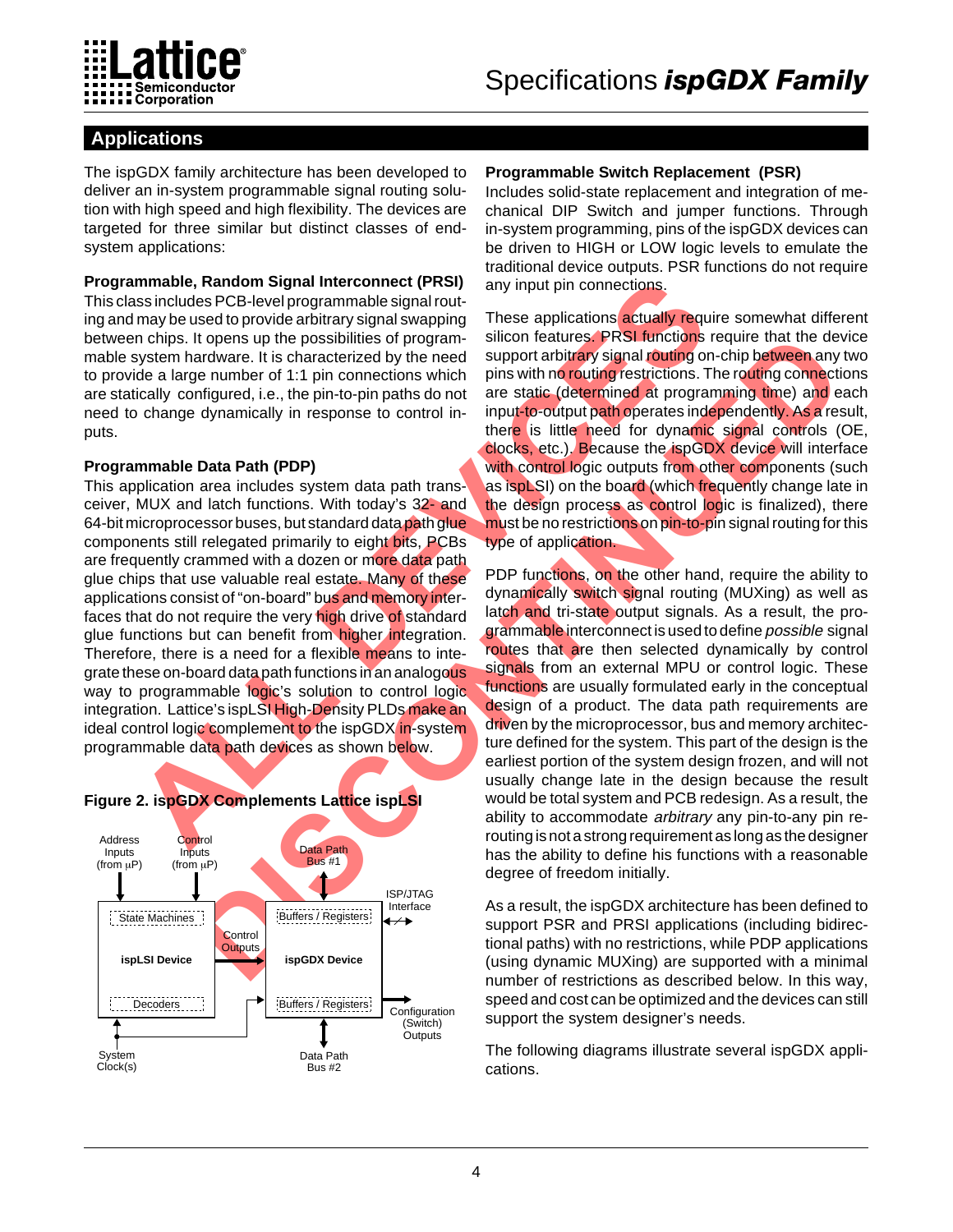

### **Applications (Cont.)**

### **Figure 3. Address Demultiplex/Data Buffering**



### **Figure 4. Data Bus Byte Swapper**



**Figure 5. Four-Port Memory Interface**



Note: All OE and SEL lines driven by external arbiter logic (not shown).

### **Designing with the ispGDX**

As mentioned earlier, this architecture satisfies the PRSI class of applications without restrictions: any I/O pin as a single input or bidirectional can drive any other I/O pin as output.

For the case of PDP applications, the designer does have to take into consideration the limitations on pins that can be used as control (MUX0, MUX1, OE, CLK) or data (MUXA-D) inputs. The restrictions on control inputs are not likely to cause any major design issues because the input possibilities span 25% of the total pins.

The MUXA-D input partitioning requires that designers consciously assign pinouts so that MUX inputs are in the appropriate, disjoint groups. For example, since the MUXA group includes I/O0-19 (80 I/O device), it is not possible to use I/O0 and I/O9 in the same MUX function. As previously discussed, data path functions will be assigned early in the design process and these restrictions are reasonable in order to optimize speed and cost.

### **User Electronic Signature**

The ispGDX Family includes dedicated User Electronic Signature (UES)  $E<sup>2</sup>CMOS$  storage to allow users to code design-specific information into the devices to identify particular manufacturing dates, code revisions, or the like. The UES information is accessible through the boundary scan or Lattice ISP programming port via a specific command. This information can be read even when the security cell is programmed.

### **Security Bit**

The ispGDX Family includes a security bit feature that prevents reading the device program once set. Even when set, it does not inhibit reading the UES or device ID code. It can be erased only via a device bulk erase.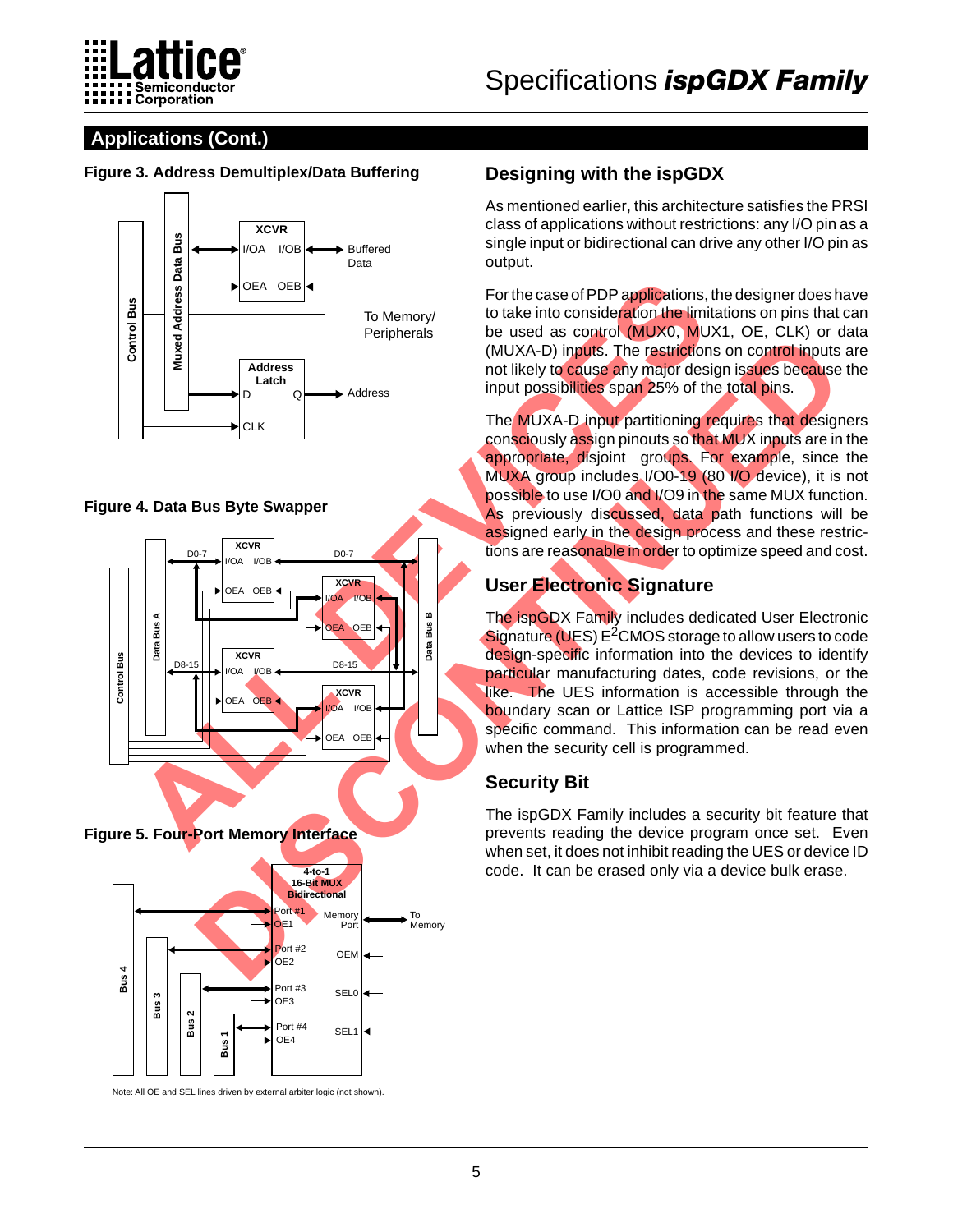

### **Absolute Maximum Ratings 1**

| Off-State Output Voltage Applied  - 2.5 to V <sub>CC</sub> + 1.0V |
|-------------------------------------------------------------------|
|                                                                   |
| Case Temp. with Power Applied  -55 to 125°C                       |
| Max. Junction Temp. $(T_J)$ with Power Applied  150°C             |

### **DC Recommended Operating Conditions**

|                             | Case Temp. with Power Applied  -55 to 125°C                                                                                                                                                                                                                                                                                                   |                  |                                   |                |                          |                                                 |                        |
|-----------------------------|-----------------------------------------------------------------------------------------------------------------------------------------------------------------------------------------------------------------------------------------------------------------------------------------------------------------------------------------------|------------------|-----------------------------------|----------------|--------------------------|-------------------------------------------------|------------------------|
|                             | Max. Junction Temp. $(T_J)$ with Power Applied  150°C                                                                                                                                                                                                                                                                                         |                  |                                   |                |                          |                                                 |                        |
|                             | 1. Stresses above those listed under the "Absolute Maximum Ratings" may cause permanent damage to the device. Functional<br>operation of the device at these or at any other conditions above those indicated in the operational sections of this specification<br>is not implied (while programming, follow the programming specifications). |                  |                                   |                |                          |                                                 |                        |
|                             | <b>DC Recommended Operating Conditions</b>                                                                                                                                                                                                                                                                                                    |                  |                                   |                |                          |                                                 |                        |
| <b>SYMBOL</b>               |                                                                                                                                                                                                                                                                                                                                               | <b>PARAMETER</b> |                                   |                | <b>MIN</b>               | MAX.                                            | <b>UNITS</b>           |
| <b>VCC</b>                  | Supply Voltage                                                                                                                                                                                                                                                                                                                                | Commercial       | $T_A = 0^\circ \text{C}$ to +70°C |                | 4.75                     | 5.25                                            | $\vee$                 |
| VIL <sup>1</sup>            | Input Low Voltage                                                                                                                                                                                                                                                                                                                             |                  |                                   |                | 0                        | 0.8                                             | V                      |
| V <sub>1H<sub>1</sub></sub> | Input High Voltage                                                                                                                                                                                                                                                                                                                            |                  |                                   |                | 2.0                      | $Vcc + 1$                                       | $\vee$                 |
| <b>SYMBOL</b>               | 1. Typical 100mV of input hysteresis.<br>Capacitance $(T_A=25^{\circ}C, f=1.0 \text{ MHz})$                                                                                                                                                                                                                                                   | <b>PARAMETER</b> |                                   | <b>TYPICAL</b> | <b>UNITS</b>             |                                                 | <b>TEST CONDITIONS</b> |
| $\mathbf{C}_1$              | I/O Capacitance                                                                                                                                                                                                                                                                                                                               |                  |                                   | 8              | pf                       | $V_{\text{CC}}$ = 5.0V, $V_{\text{I/O}}$ = 2.0V |                        |
|                             | <b>Dedicated Clock Capacitance</b>                                                                                                                                                                                                                                                                                                            |                  |                                   | 10             | pf                       | $V_{CC}$ = 5.0V, $V_Y$ = 2.0V                   |                        |
|                             |                                                                                                                                                                                                                                                                                                                                               |                  |                                   |                |                          |                                                 | Table 2 - 0006         |
|                             | <b>Erase/Reprogram Specifications</b>                                                                                                                                                                                                                                                                                                         |                  |                                   |                |                          |                                                 |                        |
|                             | <b>PARAMETER</b>                                                                                                                                                                                                                                                                                                                              |                  | <b>MINIMUM</b>                    |                | <b>MAXIMUM</b>           |                                                 | <b>UNITS</b>           |
|                             | ispGDX Erase/Reprogram Cycles                                                                                                                                                                                                                                                                                                                 |                  | 10,000                            |                | $\overline{\phantom{0}}$ |                                                 | Cycles                 |
|                             |                                                                                                                                                                                                                                                                                                                                               |                  |                                   |                |                          |                                                 |                        |

### Capacitance (T<sub>A</sub>=25°C, f=1.0 MHz)

| <b>SYMBOL</b> | <b>PARAMETER</b>            | <b>TYPICAL</b> | <b>UNITS</b> | <b>TEST CONDITIONS</b>                  |
|---------------|-----------------------------|----------------|--------------|-----------------------------------------|
|               | I/O Capacitance             |                | рt           | $V_{CC} = 5.0 V$ , $V_{UQ} = 2.0 V$     |
| ◠             | Dedicated Clock Capacitance | 10             | рt           | $V_{\rm CC}$ = 5.0V, $V_{\rm V}$ = 2.0V |
|               |                             |                |              | $T_0 h l_0 2 0006$                      |

### **Erase/Reprogram Specifications**

| <b>AMFTFR</b>                                                                                        |  | <b>MINIMUM</b> | <b>MAXIMUM</b>           | <b>UNITS</b> |
|------------------------------------------------------------------------------------------------------|--|----------------|--------------------------|--------------|
| $\overline{\phantom{a}}$ ispGD <sup>Y</sup> $\overline{\phantom{a}}$<br>e/Reprogram Cycles<br>Erase. |  | 10.000         | $\overline{\phantom{0}}$ | Cycles       |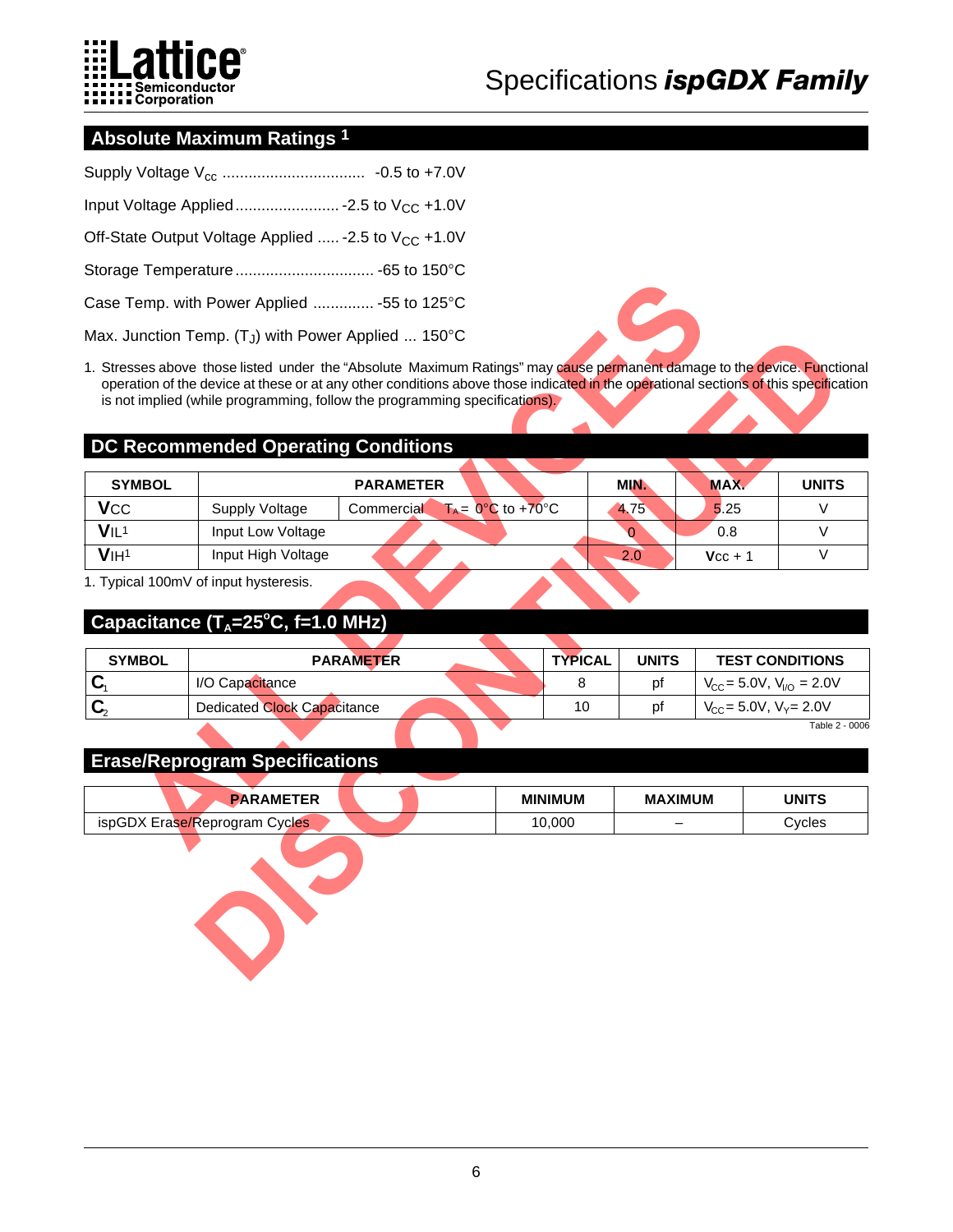

### **Switching Test Conditions**

| Input Pulse Levels                    | GND to 3.0V         |
|---------------------------------------|---------------------|
| Input Rise and Fall Time              | ≤ 1.5ns 10% to 90%  |
| Input Timing Reference Levels         | 1.5V                |
| <b>Output Timing Reference Levels</b> | 1.5V                |
| Output Load                           | See figure at right |

### **Output Load Conditions**

|                 | <b>TEST CONDITION</b>                 | R <sub>1</sub> | R <sub>2</sub> | CL.  |  |  |  |
|-----------------|---------------------------------------|----------------|----------------|------|--|--|--|
| Α               |                                       | $160\Omega$    | $90\Omega$     | 35pF |  |  |  |
|                 | <b>Active High</b>                    | $\infty$       | $90\Omega$     | 35pF |  |  |  |
| B               | <b>Active Low</b>                     | $160\Omega$    | $90\Omega$     | 35pF |  |  |  |
|                 | Active High to Z<br>at $V_{OH}$ -0.5V | $\infty$       | $90\Omega$     | 5pF  |  |  |  |
| C               | Active Low to Z<br>at $V_{OL}$ +0.5V  | $160\Omega$    | $90\Omega$     | 5pF  |  |  |  |
| Table 2 - 0004A |                                       |                |                |      |  |  |  |



### **DC Electrical Characteristics**

### **Over Recommended Operating Conditions**

| Output Load      |                                                                                                                                                                              |                |                | See figure at right                                 | ouipui                                                                                                                                                                                                                                                                    |                          |                          |                          |              |
|------------------|------------------------------------------------------------------------------------------------------------------------------------------------------------------------------|----------------|----------------|-----------------------------------------------------|---------------------------------------------------------------------------------------------------------------------------------------------------------------------------------------------------------------------------------------------------------------------------|--------------------------|--------------------------|--------------------------|--------------|
| active level.    | 3-state levels are measured 0.5V from steady-state                                                                                                                           |                |                |                                                     |                                                                                                                                                                                                                                                                           |                          | R <sub>2</sub>           |                          |              |
|                  | <b>Output Load Conditions</b>                                                                                                                                                |                |                |                                                     |                                                                                                                                                                                                                                                                           |                          |                          |                          |              |
|                  | <b>TEST CONDITION</b>                                                                                                                                                        | R <sub>1</sub> | R <sub>2</sub> | <b>CL</b>                                           | *CL includes Test Fixture and Probe Capacitance.                                                                                                                                                                                                                          |                          |                          |                          |              |
| Α                |                                                                                                                                                                              | $160\Omega$    | $90\Omega$     | 35pF                                                |                                                                                                                                                                                                                                                                           |                          |                          |                          |              |
|                  | Active High                                                                                                                                                                  | $\infty$       | $90\Omega$     | 35pF                                                |                                                                                                                                                                                                                                                                           |                          |                          |                          |              |
| B                | <b>Active Low</b>                                                                                                                                                            | $160\Omega$    | $90\Omega$     | 35pF                                                |                                                                                                                                                                                                                                                                           |                          |                          |                          |              |
| $\mathbf C$      | Active High to Z<br>at $V_{OH}$ -0.5V                                                                                                                                        | $\infty$       | $90\Omega$     | 5pF                                                 |                                                                                                                                                                                                                                                                           |                          |                          |                          |              |
|                  | Active Low to Z<br>at $V_{OL}$ +0.5V                                                                                                                                         | $160\Omega$    | $90\Omega$     | 5pF                                                 |                                                                                                                                                                                                                                                                           |                          |                          |                          |              |
|                  |                                                                                                                                                                              |                |                | Table 2 - 0004A                                     |                                                                                                                                                                                                                                                                           |                          |                          |                          |              |
|                  | <b>DC Electrical Characteristics</b>                                                                                                                                         |                |                |                                                     |                                                                                                                                                                                                                                                                           |                          |                          |                          |              |
|                  |                                                                                                                                                                              |                |                |                                                     | <b>Over Recommended Operating Conditions</b>                                                                                                                                                                                                                              |                          |                          |                          |              |
| <b>SYMBOL</b>    | <b>PARAMETER</b>                                                                                                                                                             |                |                |                                                     | <b>CONDITION</b>                                                                                                                                                                                                                                                          | MIN.                     | TYP <sub>2</sub>         | MAX.                     | <b>UNITS</b> |
| VOL              | Output Low Voltage                                                                                                                                                           |                |                | $I_{OL}$ =24 mA                                     |                                                                                                                                                                                                                                                                           |                          |                          | 0.55                     | $\vee$       |
| <b>VOH</b>       | Output High Voltage                                                                                                                                                          |                |                | $I_{OH}$ =-24 mA                                    |                                                                                                                                                                                                                                                                           | 2.4                      | $\overline{\phantom{0}}$ | $\overline{\phantom{0}}$ | $\vee$       |
| <b>I</b> IL      | Input or I/O Low Leakage Current                                                                                                                                             |                |                | $0V \le V_{IN} \le V_{IL}$ (MAX.)                   |                                                                                                                                                                                                                                                                           | $\overline{\phantom{0}}$ | $\overline{\phantom{0}}$ | -10                      | μA           |
| <b>I</b> IH      | Input or I/O High Leakage Current                                                                                                                                            |                |                | $3.5V \leq V_{IN} \leq V_{CC}$                      |                                                                                                                                                                                                                                                                           | $\overline{\phantom{0}}$ |                          | 10                       | μA           |
| IIL-isp          | ispEN Input Low Leakage Current                                                                                                                                              |                |                | $0V \le V_{IN} \le V_{IL}$ (MAX.)                   |                                                                                                                                                                                                                                                                           | $\overline{\phantom{0}}$ | $\overline{\phantom{0}}$ | $-150$                   | μA           |
| IIL-PU           | I/O Active Pull-Up Current                                                                                                                                                   |                |                | $0V \leq V_{IN} \leq V_{IL}$                        |                                                                                                                                                                                                                                                                           | $\overline{\phantom{0}}$ |                          | $-150$                   | μA           |
| IOS <sup>1</sup> | <b>Output Short Circuit Current</b>                                                                                                                                          |                |                |                                                     | $V_{\text{cc}}$ = 5V, $V_{\text{OUT}}$ = 0.5V, T <sub>A</sub> = 25 <sup>°</sup> C                                                                                                                                                                                         | $-100$                   | $\qquad \qquad -$        | $-250$                   | mA           |
| Icco             | Quiescent Power Supply Current                                                                                                                                               |                |                | $V_{\text{H}} = 0.5V, V_{\text{H}} = V_{\text{CC}}$ |                                                                                                                                                                                                                                                                           | $\overline{\phantom{0}}$ | 25                       | 40                       | mA           |
| $_{\text{LCC}}$  | <b>Dynamic Power Supply Current</b><br>per Input Switching                                                                                                                   |                |                | outputs open.                                       | One input toggling @ 50% duty cycle,                                                                                                                                                                                                                                      | $\overline{\phantom{0}}$ | See<br>Note 3            |                          | mA/MHz       |
|                  | degradation. Characterized but not 100% tested.<br>2. Typical values are at $V_{CC} = 5V$ and $T_A = 25^{\circ}C$ .<br>3. $I_{CC}$ / MHz = (0.0114 x I/O cell fanout) + 0.06 |                |                |                                                     | 1. One output at a time for a maximum duration of one second. $V_{OUT}$ = 0.5V was selected to avoid test problems by tester ground<br>e.g. An input driving four I/O cells at 40 MHz results in a dynamic $I_{CC}$ of approximately ((0.0114 x 4) + 0.06) x 40 = 4.2 mA. |                          |                          |                          |              |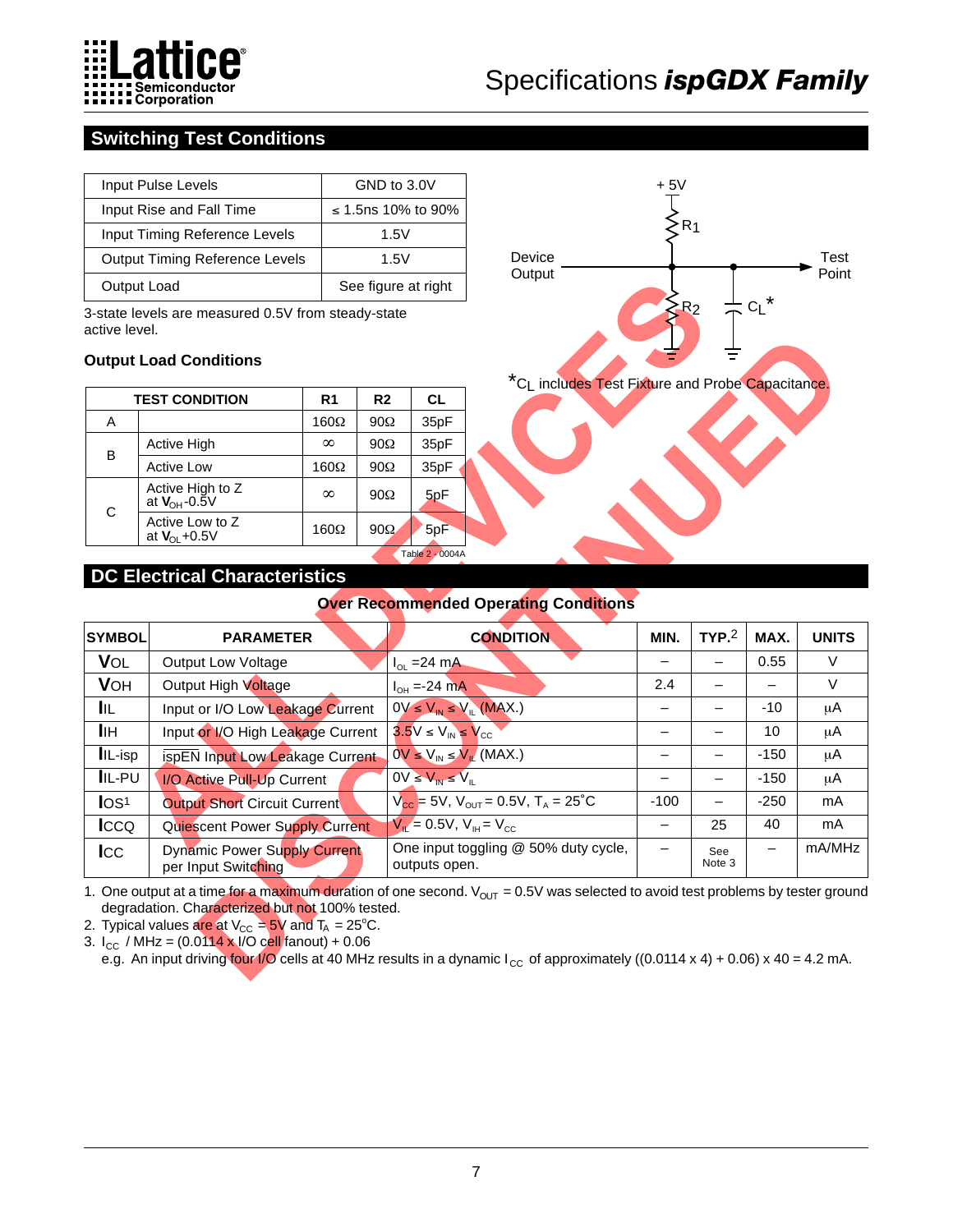

### **External Timing Parameters**

#### **Over Recommended Operating Conditions**

| <b>TEST<sup>1</sup></b>                                                                                                                                                                                                                                                                                                                                                                                                                                                                                                                                      |                           |                                                                                   |                          | $-5$                     |                          | $-7$              |              |  |  |
|--------------------------------------------------------------------------------------------------------------------------------------------------------------------------------------------------------------------------------------------------------------------------------------------------------------------------------------------------------------------------------------------------------------------------------------------------------------------------------------------------------------------------------------------------------------|---------------------------|-----------------------------------------------------------------------------------|--------------------------|--------------------------|--------------------------|-------------------|--------------|--|--|
|                                                                                                                                                                                                                                                                                                                                                                                                                                                                                                                                                              |                           |                                                                                   |                          |                          |                          |                   | <b>UNITS</b> |  |  |
| Α                                                                                                                                                                                                                                                                                                                                                                                                                                                                                                                                                            | 1                         | Data Propagation Delay from any I/O pin to any I/O pin                            | $\qquad \qquad -$        | 5.0                      | $\overline{\phantom{0}}$ | 7.0               | ns           |  |  |
| Α                                                                                                                                                                                                                                                                                                                                                                                                                                                                                                                                                            | 2                         | Data Propagation Delay from MUXsel Inputs to any Output                           | $\qquad \qquad -$        | 6.5                      | $\overline{\phantom{0}}$ | 9.0               | ns           |  |  |
| $\overline{\phantom{0}}$                                                                                                                                                                                                                                                                                                                                                                                                                                                                                                                                     | $\ensuremath{\mathsf{3}}$ | Clock Frequency with External Feedback $\left(\frac{1}{\text{tsu2+taco1}}\right)$ | $-111$                   |                          | 80.0                     |                   | <b>MHz</b>   |  |  |
| $\qquad \qquad -$                                                                                                                                                                                                                                                                                                                                                                                                                                                                                                                                            | 4                         | Input Latch or Register Setup Time before any Clk                                 | 4.0                      | $\overline{\phantom{0}}$ | 5.5                      | $\equiv$          | ns           |  |  |
| $\qquad \qquad -$                                                                                                                                                                                                                                                                                                                                                                                                                                                                                                                                            | 5                         | Output Latch or Register MUX Data Setup Time before any Clk                       | 4.0                      | $\qquad \qquad -$        | 5.5                      |                   | ns           |  |  |
| ▃                                                                                                                                                                                                                                                                                                                                                                                                                                                                                                                                                            | 6                         | Latch or Register Hold Time after any Clk                                         | 0.0                      | $\overline{\phantom{0}}$ | 0.0                      |                   | ns           |  |  |
| A                                                                                                                                                                                                                                                                                                                                                                                                                                                                                                                                                            | 7                         | Output Latch or Register Clk (from Y <sub>x</sub> ) to Output Delay               | $\qquad \qquad -$        | 5                        |                          | 7.0               | ns           |  |  |
| Α                                                                                                                                                                                                                                                                                                                                                                                                                                                                                                                                                            | 8                         | Input Latch or Register Clk (from Y <sub>x</sub> ) to Output Delay                | $\overline{\phantom{0}}$ | 8.5                      |                          | 11.0              | ns           |  |  |
| A                                                                                                                                                                                                                                                                                                                                                                                                                                                                                                                                                            | 9                         | Output Latch or Register Clk (from I/O pin) to Output Delay                       |                          | 6.0                      |                          | 9.0               | ns           |  |  |
| A                                                                                                                                                                                                                                                                                                                                                                                                                                                                                                                                                            | 10                        | Input Latch or Register Clock (from I/O pin) to Output Delay                      | ⊐                        | 9.5                      |                          | 13.0              | ns           |  |  |
| B                                                                                                                                                                                                                                                                                                                                                                                                                                                                                                                                                            | 11                        | Input to Output Enable                                                            |                          | 6.0                      | $\overline{\phantom{0}}$ | 8.5               | ns           |  |  |
| C                                                                                                                                                                                                                                                                                                                                                                                                                                                                                                                                                            | 12                        | Input to Output Disable                                                           | $\overline{\phantom{0}}$ | 6.0                      | $\equiv$                 | 8.5               | ns           |  |  |
| в                                                                                                                                                                                                                                                                                                                                                                                                                                                                                                                                                            | 13                        | <b>Test OE Output Enable</b>                                                      |                          | 9.0                      | $\overline{\phantom{a}}$ | 12.0              | ns           |  |  |
| $\mathsf{C}$                                                                                                                                                                                                                                                                                                                                                                                                                                                                                                                                                 | 14                        | <b>Test OE Output Disable</b>                                                     | $\equiv$                 | 9.0                      | $\equiv$                 | 12.0              | ns           |  |  |
| $\overline{\phantom{0}}$                                                                                                                                                                                                                                                                                                                                                                                                                                                                                                                                     | 15                        | <b>Clock Pulse Duration, High</b>                                                 | 3.5                      | $\equiv$                 | 5.0                      | $\qquad \qquad -$ | ns           |  |  |
| $\qquad \qquad -$                                                                                                                                                                                                                                                                                                                                                                                                                                                                                                                                            | 16                        | <b>Clock Pulse Duration, Low</b>                                                  | 3.5                      | $\qquad \qquad -$        | 5.0                      |                   | ns           |  |  |
| $\overline{\phantom{0}}$                                                                                                                                                                                                                                                                                                                                                                                                                                                                                                                                     | 17                        | Register Reset Delay from RESET Low                                               |                          | 14.0                     | $\equiv$                 | 18.0              | ns           |  |  |
| $\overline{\phantom{0}}$                                                                                                                                                                                                                                                                                                                                                                                                                                                                                                                                     | 18                        | Reset pulse width                                                                 | 10.0                     |                          | 14.0                     |                   | ns           |  |  |
| Α                                                                                                                                                                                                                                                                                                                                                                                                                                                                                                                                                            | 19                        | Output Delay Adder for Output Timings Using Slow Slew Rate                        | $\overline{\phantom{m}}$ | 5.0                      | $\qquad \qquad -$        | 7.0               | ns           |  |  |
| A                                                                                                                                                                                                                                                                                                                                                                                                                                                                                                                                                            | 20                        | Output Skew (tgco1 across chip)                                                   | $\equiv$                 | 0.5                      | $\equiv$                 | 0.5               | ns           |  |  |
| tsk<br>1. All timings measured with one output switching, fast output slew rate setting, except tsl.<br>ispGDX timings are specified with a GRP load (fanout) of<br>Maximum A GRP Delay vs. I/O Cell Fanout<br>four I/O cells. The figure at right shows the Maximum $\Delta$<br>10<br>GRP Delay with increased GRP loads. These deltas<br>A GRP Delay (ns)<br>apply to any signal path traversing the GRP (MUXA-D,<br>8<br>OE, CLK, MUXsel0-1). Global Clock signals, which do<br>not use the GRP, have no fanout delay adder.<br>$\,6$<br>4<br>$\mathbf 2$ |                           |                                                                                   |                          |                          |                          |                   |              |  |  |
|                                                                                                                                                                                                                                                                                                                                                                                                                                                                                                                                                              | COND.                     | #                                                                                 | <b>DESCRIPTION</b>       |                          |                          | MIN. MAX.         | MIN. MAX.    |  |  |

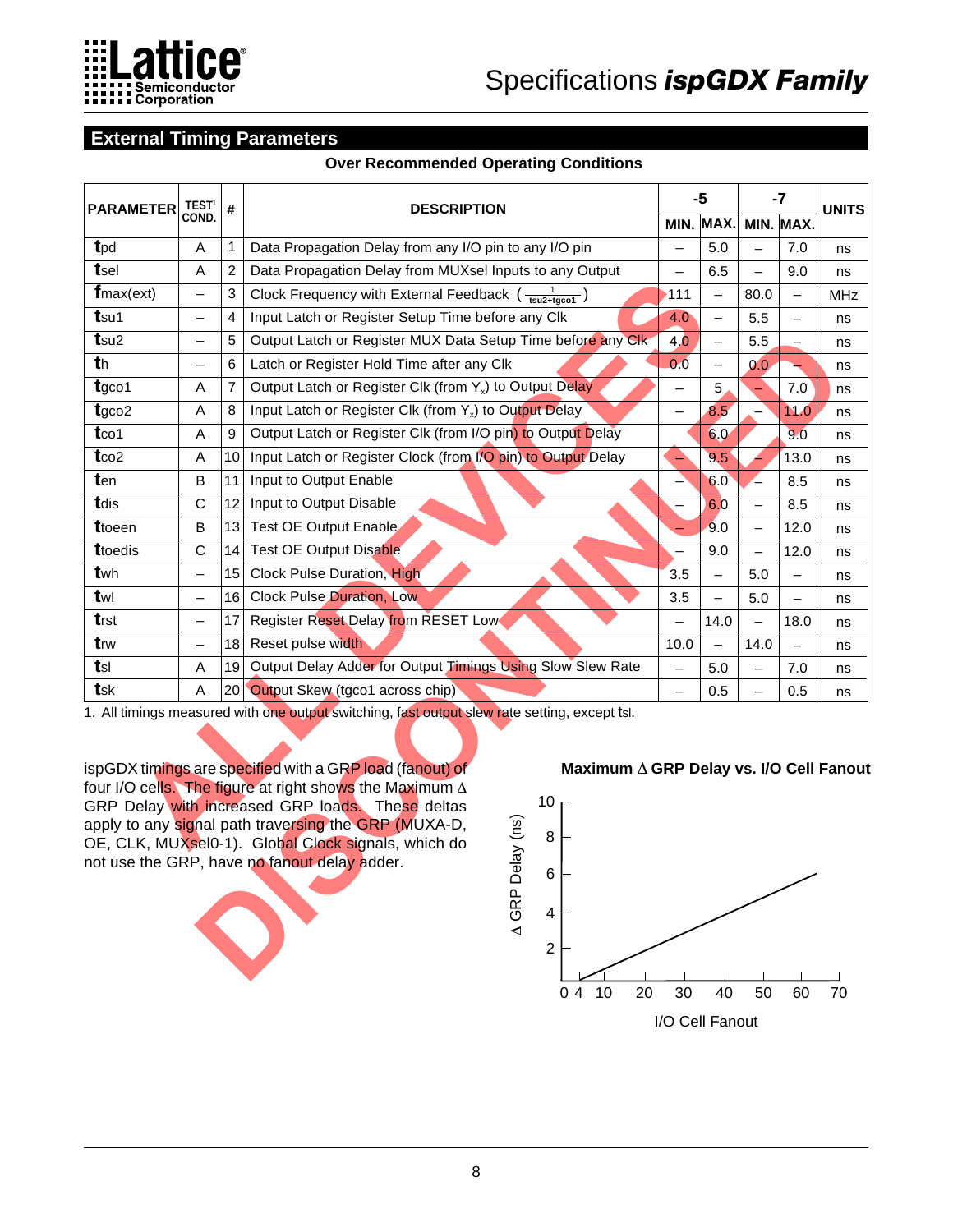

### **Internal Timing Parameters1**

### **Over Recommended Operating Conditions**

|                                |       |                                      | -5 |           | -7                       |           |              |
|--------------------------------|-------|--------------------------------------|----|-----------|--------------------------|-----------|--------------|
| <b>PARAMETER</b>               | $#^2$ | <b>DESCRIPTION</b> <sup>1</sup>      |    | MIN. MAX. |                          | MIN. MAX. | <b>UNITS</b> |
| <b>Inputs</b>                  |       |                                      |    |           |                          |           |              |
| tio                            | 21    | Input Buffer Delay                   |    | 0.7       |                          | 1.3       | ns           |
| <b>GRP</b>                     |       |                                      |    |           |                          |           |              |
| tgrp                           | 22    | <b>GRP Delay</b>                     |    | 2.0       |                          | 2.5       | ns           |
| <b>MUX</b>                     |       |                                      |    |           |                          |           |              |
| t <sub>muxd</sub>              | 23    | I/O Cell MUX A/B/C/D Data Delay      |    | 1.0       |                          | 1.4       | ns           |
| t <sub>muxs</sub>              | 24    | I/O Cell MUX A/B/C/D Data Select     |    | 2.5       |                          | 3.4       | ns           |
| Register                       |       |                                      |    |           |                          |           |              |
| tiolat                         | 25    | I/O Latch Delay                      |    | 1.6       |                          | 2.2       | ns           |
| t <sub>iosu</sub>              | 26    | I/O Register Setup Time Before Clock |    | 1.6       |                          | 1.8       | ns           |
| tioh                           | 27    | I/O Register Hold Time After Clock   |    | 2.4       |                          | 3.6       | ns           |
| tioco                          | 28    | I/O Register Clock to Output Delay   |    | 1.6       |                          | 2.2       | ns           |
| tior                           | 29    | I/O Reset to Output Delay            |    | 0.7       |                          | 1.0       | ns           |
| <b>Data Path</b>               |       |                                      |    |           |                          |           |              |
| trfdbk                         | 30    | I/O Register Feedback Delay          |    | 0.2       |                          | 0.3       | ns           |
| tiobp                          | 31    | I/O Register Bypass Delay            |    | 0.4       | $\overline{\phantom{0}}$ | 0.6       | ns           |
| tioob                          | 32    | I/O Register Output Buffer Delay     |    | 0.1       |                          | 0.7       | ns           |
| $t_{\text{muxc}}$ (Yx Clk)     | 33    | I/O Register Data Input MUX Delay    |    | 1.1       | $\overline{\phantom{0}}$ | 1.2       | ns           |
| $t_{\text{muxc}}$ (I/O Clk) 34 |       | I/O Register Data Input MUX Delay    |    | 2.1       | $\overline{\phantom{0}}$ | 3.2       | ns           |
| tiod (Yx Clk)                  | 35    | I/O Register I/O Input MUX Delay     |    | 4.1       | $\overline{\phantom{0}}$ | 5.1       | ns           |
| tiod (I/O Clk)                 | 36    | I/O Register I/O Input MUX Delay     |    | 5.1       |                          | 7.1       | ns           |
| <b>Outputs</b>                 |       |                                      |    |           |                          |           |              |
| t <sub>ob</sub>                | 37    | <b>Output Buffer Delay</b>           |    | 0.9       |                          | 1.3       | ns           |
| tobs                           | 38    | Output Buffer Delay, Slow Slew       |    | 5.9       | $\overline{\phantom{0}}$ | 8.3       | ns           |
| t <sub>oen</sub>               | 39    | I/O Cell OE to Output Enabled        |    | 0.8       |                          | 1.1       | ns           |
| toedis                         | 40    | I/O Cell OE to Output Disabled       |    | 0.8       | $\overline{\phantom{0}}$ | 1.1       | ns           |
| tgoe                           | 41    | <b>Global Output Enable Delay</b>    |    | 2.5       |                          | 3.6       | ns           |
| t <sub>toe</sub>               | 42    | <b>Test OE Enable Delay</b>          |    | 8.2       |                          | 10.9      | ns           |
| <b>Clocks</b>                  |       |                                      |    |           |                          |           |              |
| t <sub>cio</sub>               | 43    | I/O Clock Delay                      |    | 0.7       |                          | 1.0       | ns           |
| $t_{gyO/1/2/3}$                | 44    | Clock Delay, Y0/1/2/3                |    | 2.4       |                          | 2.8       | ns           |
| <b>Global Reset</b>            |       |                                      |    |           |                          |           |              |
| $t_{gr}$                       | 45    | Global Reset to I/O Register/Latch   |    | 12.3      |                          | 15.0      | ns           |

1. Internal Timing Parameters are not tested and are for reference only.

2. Refer to the Timing Model in this data sheet for further details.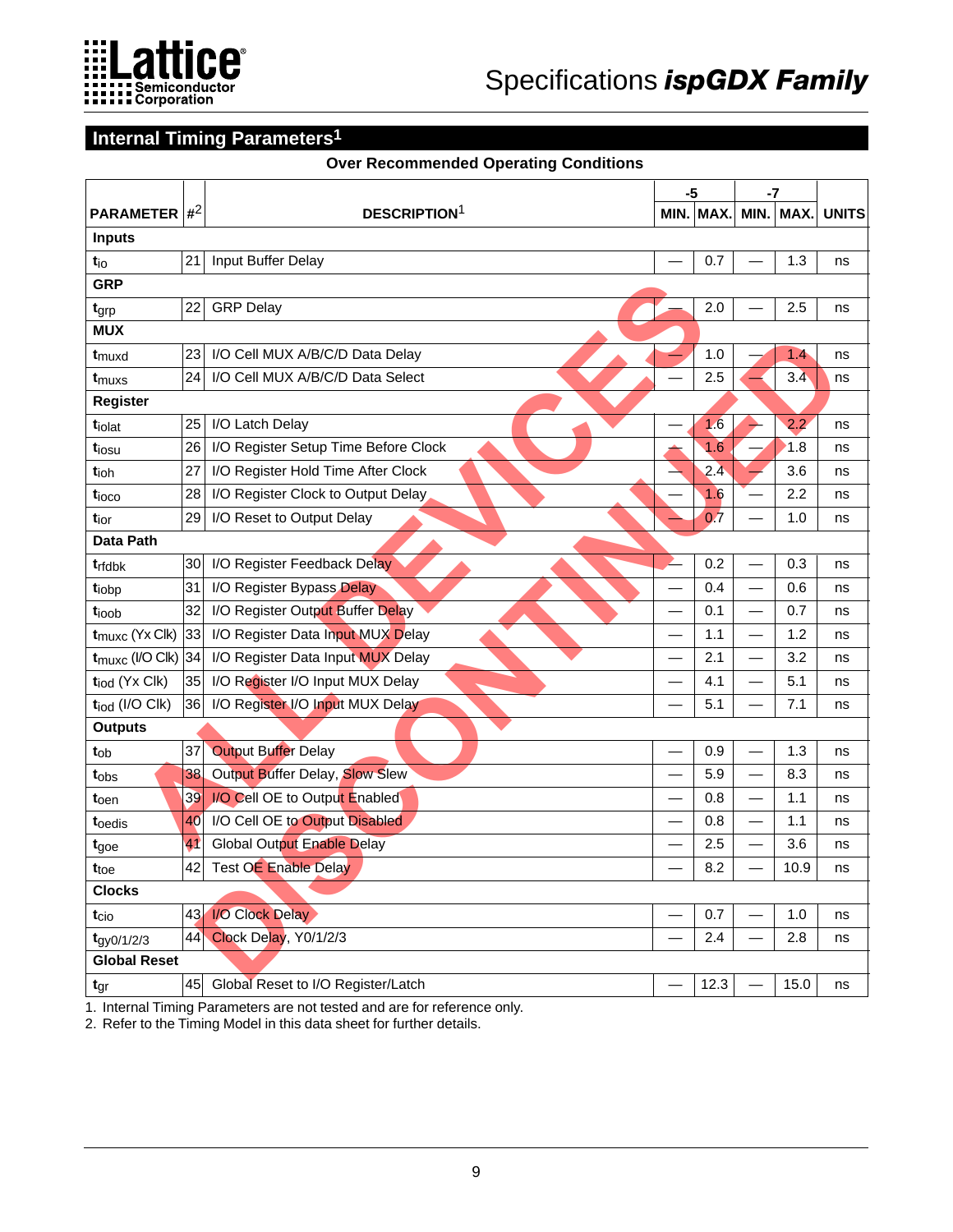

### **Switching Waveforms**



### **ispGDX Timing Model**

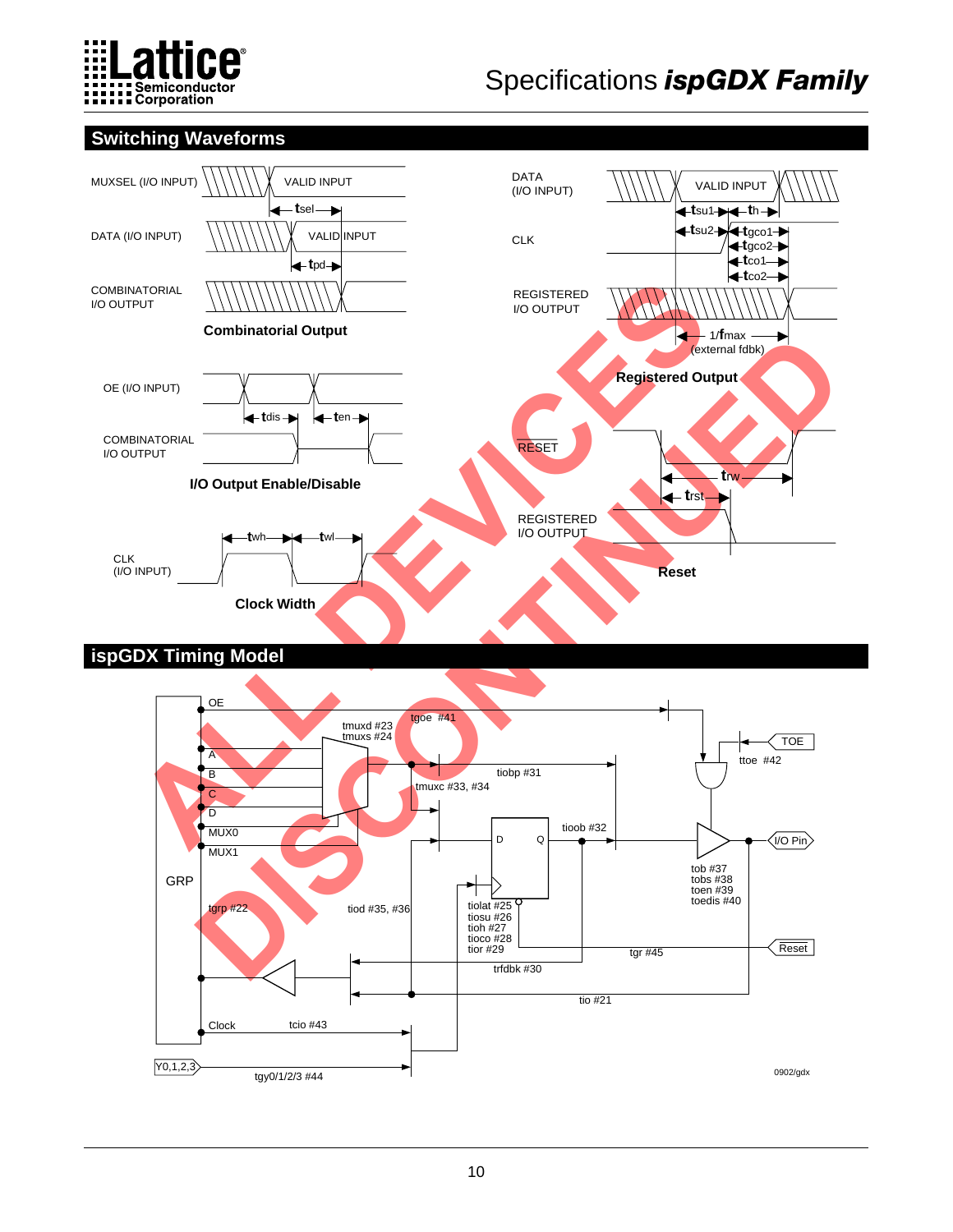

### **ispLEVER Development System**

The ispLEVER Development System supports ispGDX design using a VHDL or Verilog language syntax. From creation to in-system programming, the ispLEVER system is an easy-to-use, self-contained design tool.

### **Features**

- VHDL and Verilog Synthesis Support Available
- ispGDX Design Compiler
	- Design Rule Checker
	- I/O Connectivity Checker
	- Automatic Compiler Function
- Industry Standard JEDEC File for Programming
- Min/Max Timing Report
- Interfaces To Popular Timing Simulators
- User Electronic Signature (UES) Support
- Detailed Log and Report Files For Easy Design Debug
- On-line Help
- Windows<sup>®</sup> XP, Windows 2000, Windows 98 and Windows NT® Compatible
- Solaris<sup>®</sup> and HP-UX Versions Available

### **In-System Programmability**

All necessary programming of the ispGDXV/VA is done via four TTL level logic interface signals. These four signals are fed into the on-chip programming circuitry where a state machine controls the programming.

On-chip programming can be accomplished using an IEEE 1149.1 boundary scan protocol. The IEEE 1149.1compliant interface signals are Test Data In (TDI), Test Data Out (TDO), Test Clock (TCK) and Test Mode Select (TMS) control. The EPEN pin is also used to enable or disable the JTAG port.

The embedded controller port enable pin (EPEN) is used to enable the JTAG tap controller and in that regard has similar functionality to a TRST pin. When the pin is driven high, the JTAG TAP controller is enabled. This is also true when the pin is left unconnected, in which case the pin is pulled high by the permanent internal pullup. This allows ISP programming and BSCAN testing to take place as specified by the Instruction Table.

When the pin is driven low, the JTAG TAP controller is driven to a reset state asynchronously. It stays there

while the pin is held low. After pulling the pin high the JTAG controller becomes active. The intent of this feature is to allow the JTAG interface to be directly controlled by the data bus of an embedded controller (hence the name Embedded Port Enable). The EPEN signal is used as a "device select" to prevent spurious programming and/or testing from occurring due to random bit patterns on the data bus. Figure 9 illustrates the block diagram for the ispJTAG™ interface.





### **Figure 6. ispJTAG Device Programming Interface**

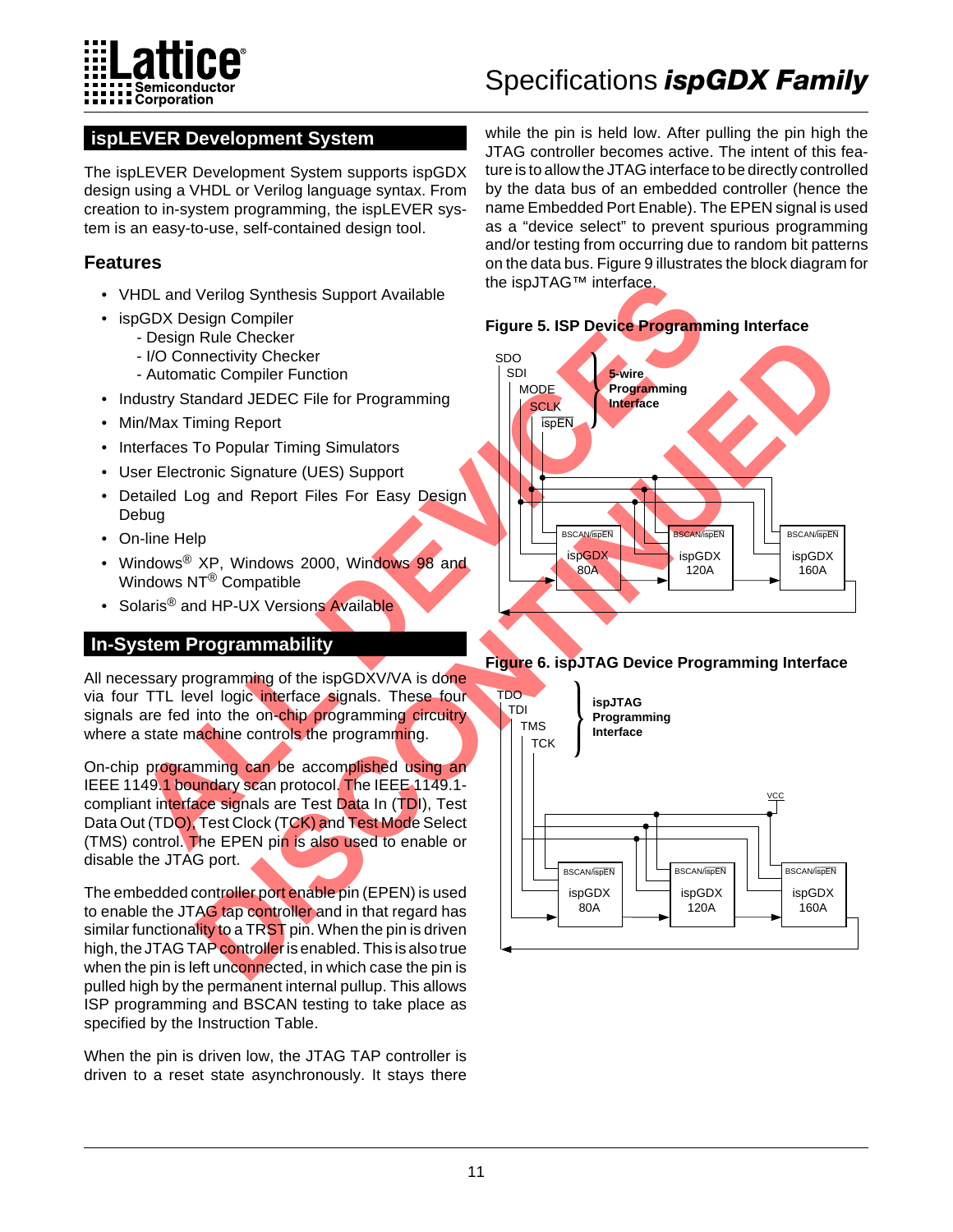

### **Table 3. I/O Shift Register Order**

| <b>DEVICE</b> | <b>I/O SHIFT REGISTER ORDER</b>                                                                                                |
|---------------|--------------------------------------------------------------------------------------------------------------------------------|
| ispGDX80A     | SDI/TDI, I/O B10  B19, I/O C0  C19, I/O D0  D9, RESET, Y1/TOE, Y0, I/O B9  B0, I/O A19 A0,<br>I/O D19  D10, SDO/TDO            |
| ispGDX120A    | SDI/TDI, I/O B15  B29, I/O C0  C29, I/O D0  D14, TOE, Y2, Y3, RESET, Y1, Y0, I/O B14  B0,<br>I/O A29 A0, I/O D29  D15, SDO/TDO |
| ispGDX160/A   | SDI/TDI, I/O B20  B39, I/O C0  C39, I/O D0  D19, TOE, Y2, Y3, RESET, Y1, Y0, I/O B19  B0,<br>I/O A39 A0, I/O D39  D20, SDO/TDO |

### **Table 4. ispGDX Device ID Codes**

|                                        |                                                                                                  | $\frac{1}{2}$ boo, $\frac{1}{2}$ over the boo, $\frac{1}{2}$ over the set of the set of the set of the set of the set of the set of the set of the set of the set of the set of the set of the set of the set of the set of the set o<br>I/O A39 A0, I/O D39  D20, SDO/TDO                                                                                                                                            |                            |
|----------------------------------------|--------------------------------------------------------------------------------------------------|-----------------------------------------------------------------------------------------------------------------------------------------------------------------------------------------------------------------------------------------------------------------------------------------------------------------------------------------------------------------------------------------------------------------------|----------------------------|
| <b>Table 4. ispGDX Device ID Codes</b> |                                                                                                  |                                                                                                                                                                                                                                                                                                                                                                                                                       | I/O Shift Reg Order/ispGDX |
| <b>DEVICE</b>                          | 8-BIT ISP ID                                                                                     | <b>32-BIT BOUNDARY SCAN IDCODE</b>                                                                                                                                                                                                                                                                                                                                                                                    |                            |
| ispGDX80A                              | 0111 0111                                                                                        | 0000 0000 0010 0101 0001 0000 0100 0011                                                                                                                                                                                                                                                                                                                                                                               |                            |
| ispGDX120A                             | 0111 1000                                                                                        | 0000 0000 0010 0101 0010 0000 0100 0011                                                                                                                                                                                                                                                                                                                                                                               |                            |
| ispGDX160/A                            | 0111 1001                                                                                        | 0000 0000 0010 0101 0011 0000 0100 0011                                                                                                                                                                                                                                                                                                                                                                               |                            |
| <b>Boundary Scan</b>                   | Boundary Scan Test Access Port (TAP) interface.<br>test capability with only a single BSDL file. | <b>GDX ID Codes</b><br>The ispGDXV/VA devices provide IEEE1149.1a test<br>capability and ISP programming through a standard<br>The boundary scan circuitry on the ispGDXV/VA Family<br>operates independently of the programmed pattern. This<br>allows customers using boundary scan test to have full<br>The ispGDXV/VA devices are identified by the 32-bit<br>JTAG IDCODE register. The device ID assignments are |                            |
| listed in Table 4.<br>State Machine    | The ispJTAG programming is accomplished by execut-                                               | ing Lattice private instructions under the Boundary Scan                                                                                                                                                                                                                                                                                                                                                              |                            |
| tailed programming information.        | Contact Lattice Technical Support to obtain more de-                                             |                                                                                                                                                                                                                                                                                                                                                                                                                       |                            |

### **Boundary Scan**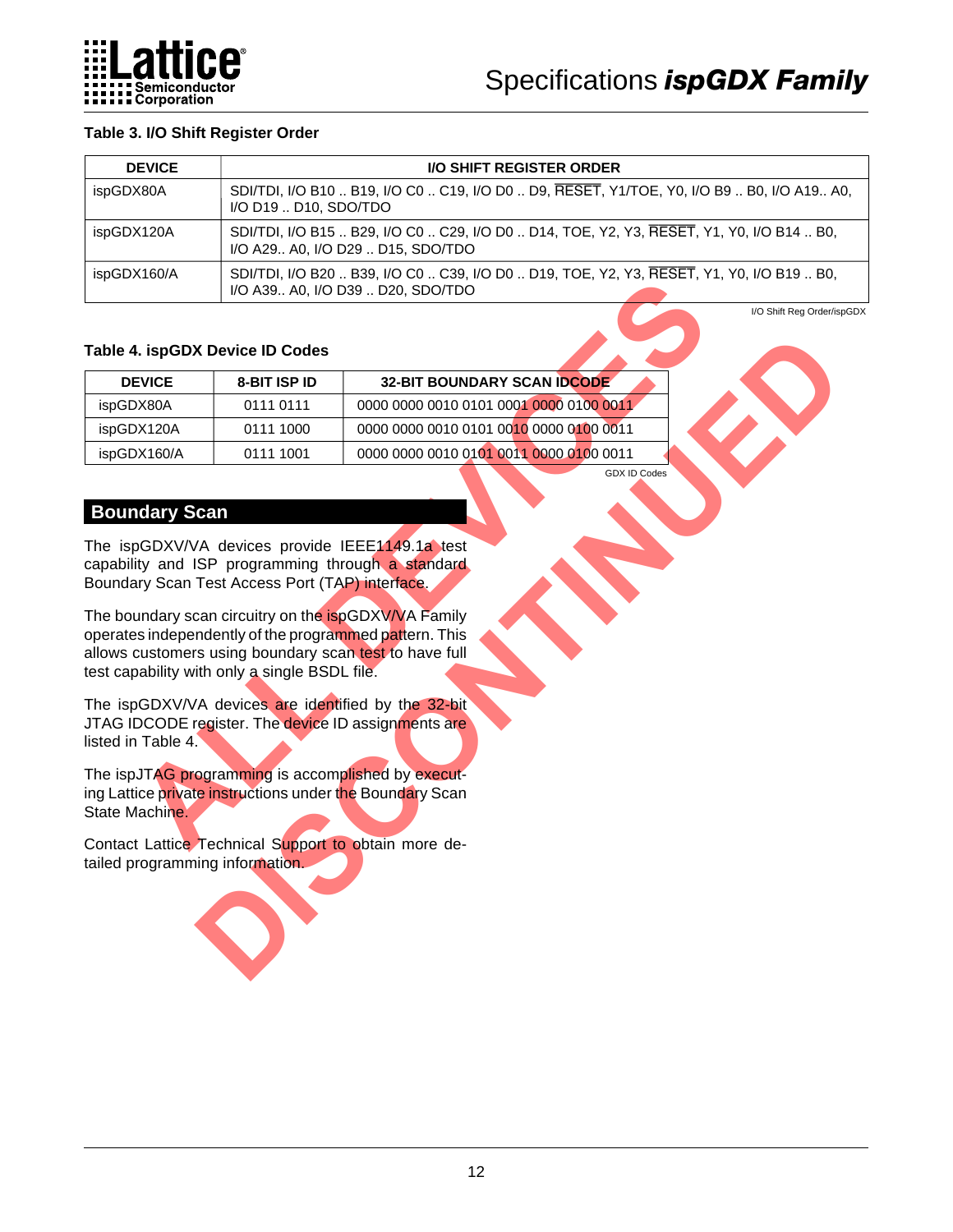

### **Figure 7. Boundary Scan I/O Register Cell**

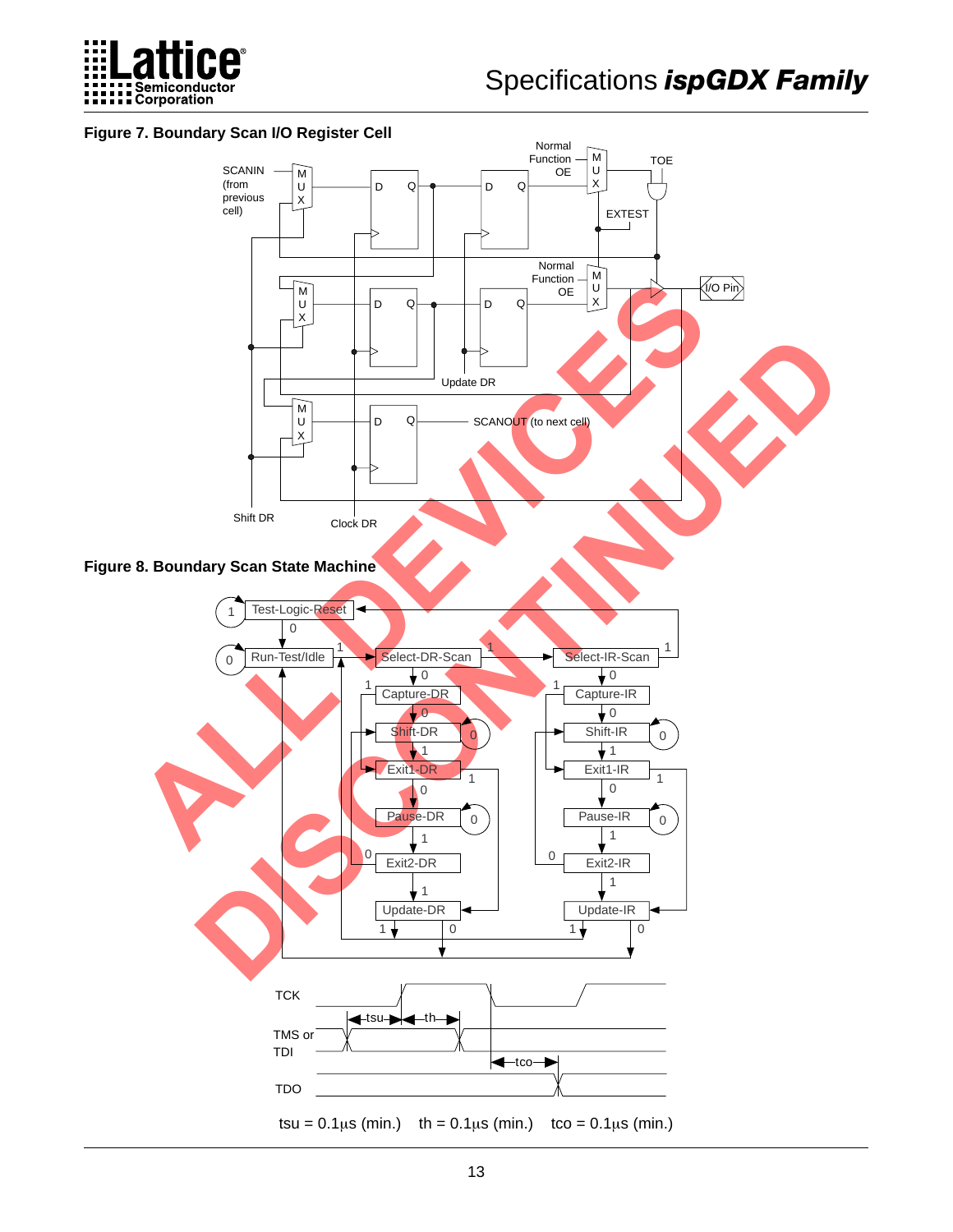

### **Signal Descriptions**

| <b>Signal Name</b> | <b>Description</b>                                                                                                                                                                                                                                                     |
|--------------------|------------------------------------------------------------------------------------------------------------------------------------------------------------------------------------------------------------------------------------------------------------------------|
| I/O                | Input/Output Pins – These are the general purpose bidirectional data pins. When used as outputs, each<br>may be independently latched, registered or tristated. They can also each assume one other control<br>function (OE, CLK and MUXsel as described in the text). |
| TOE.               | Test Output Enable pin - This pin tristates all I/O pins when a logic low is driven.                                                                                                                                                                                   |
| <b>RESET</b>       | Active LOW Input Pin – Resets all I/O register outputs when LOW.                                                                                                                                                                                                       |
| Y0, Y1, Y2, Y3     | Input Pins – Dedicated clock input pins. Each pin can drive any or all I/O cell registers.                                                                                                                                                                             |
| <b>BSCAN/ispEN</b> | Input Pin – When HIGH, this pin enables the Boundary Scan Test and Programming Interface. When<br>LOW, this pin enables the Lattice ISP protocol for programming and tristates all I/O pins, except those<br>used for the programming interface.                       |
| <b>TDI/SDI</b>     | Input/Input Pin - Serial data input during ISP programming or Boundary Scan mode.                                                                                                                                                                                      |
| <b>TCK/SCLK</b>    | Input/Input Pin - Serial data clock during ISP programming or Boundary Scan mode.                                                                                                                                                                                      |
| TMS/MODE           | Input/Input Pin - Control input during ISP programming or Boundary Scan mode.                                                                                                                                                                                          |
| TDO/SDO            | Output/Output Pin - Serial data output during ISP programming or Boundary Scan mode.                                                                                                                                                                                   |
| <b>GND</b>         | Ground (GND)                                                                                                                                                                                                                                                           |
| <b>VCC</b>         | Vcc - Supply voltage (5V).                                                                                                                                                                                                                                             |
| NC <sup>1</sup>    | No Connect.                                                                                                                                                                                                                                                            |

### **Signal Locations: ispGDX160A**

| Y0, Y1, Y2, Y3     | Input Pins - Dedicated clock input pins. Each pin can drive any or all I/O cell registers.  |                                                                                                                                                                                                                                                                                               |
|--------------------|---------------------------------------------------------------------------------------------|-----------------------------------------------------------------------------------------------------------------------------------------------------------------------------------------------------------------------------------------------------------------------------------------------|
| <b>BSCAN/ispEN</b> | used for the programming interface.                                                         | Input Pin - When HIGH, this pin enables the Boundary Scan Test and Programming Interface. When<br>LOW, this pin enables the Lattice ISP protocol for programming and tristates all I/O pins, except those                                                                                     |
| <b>TDI/SDI</b>     | Input/Input Pin - Serial data input during ISP programming or Boundary Scan mode.           |                                                                                                                                                                                                                                                                                               |
| <b>TCK/SCLK</b>    | Input/Input Pin - Serial data clock during ISP programming or Boundary Scan mode.           |                                                                                                                                                                                                                                                                                               |
| TMS/MODE           | Input/Input Pin - Control input during ISP programming or Boundary Scan mode.               |                                                                                                                                                                                                                                                                                               |
| TDO/SDO            | Output/Output Pin - Serial data output during ISP programming or Boundary Scan mode.        |                                                                                                                                                                                                                                                                                               |
| <b>GND</b>         | Ground (GND)                                                                                |                                                                                                                                                                                                                                                                                               |
| <b>VCC</b>         | Vcc - Supply voltage (5V).                                                                  |                                                                                                                                                                                                                                                                                               |
| NC <sup>1</sup>    | No Connect.                                                                                 |                                                                                                                                                                                                                                                                                               |
|                    | 1. NC pins are not to be connected to any active signals, VCC or GND.                       |                                                                                                                                                                                                                                                                                               |
|                    |                                                                                             |                                                                                                                                                                                                                                                                                               |
|                    | <b>Signal Locations: ispGDX160A</b>                                                         |                                                                                                                                                                                                                                                                                               |
|                    |                                                                                             |                                                                                                                                                                                                                                                                                               |
| Signal             | 208-Pin PQFP                                                                                | 272-Ball BGA                                                                                                                                                                                                                                                                                  |
| <b>TOE</b>         | 178                                                                                         | A <sub>12</sub>                                                                                                                                                                                                                                                                               |
| <b>RESET</b>       | 185                                                                                         | D <sub>10</sub>                                                                                                                                                                                                                                                                               |
| Y0, Y1, Y2, Y3,    | 75, 76, 180, 181                                                                            | V10, Y10, C11, A11                                                                                                                                                                                                                                                                            |
| <b>BSCAN/ispEN</b> | 183                                                                                         | <b>B10</b>                                                                                                                                                                                                                                                                                    |
| <b>TDI/SDI</b>     | 81                                                                                          | Y12                                                                                                                                                                                                                                                                                           |
| <b>TCK/SCLK</b>    | 80                                                                                          | U11                                                                                                                                                                                                                                                                                           |
| TMS/MODE           | 79                                                                                          | V11                                                                                                                                                                                                                                                                                           |
| <b>TDO/SDO</b>     | 78                                                                                          | W <sub>11</sub>                                                                                                                                                                                                                                                                               |
| <b>GND</b>         | 6, 15, 25, 35, 44, 54, 63, 77, 91, 100, 110, 119, 129,<br>139, 148, 159, 168, 182, 195, 204 | A1, D4, D8, D13, D17, H4, H17, J9, J10, J11, J12,<br>K9, K10, K11, K12, L9, L10, L11, L12, M9, M10,<br>M11, M12, N4, N17, U4, U8, U13, U17                                                                                                                                                    |
| <b>VCC</b>         | 1, 17, 33, 49, 65, 89, 105, 121, 137, 153, 170, 184<br>193                                  | D6, D11, D15, F4, F17, K4, L17, R4, R17, U6, U10,<br>U15                                                                                                                                                                                                                                      |
| NC <sup>1</sup>    | 73, 74, 156, 179                                                                            | A2, A6, A7, A10, A15, A19, A20, B1, B2, B4, B11,<br>B14, B18, B19, B20, C2, C3, C10, C18, D2, D3, D16,<br>E2, E17, E19, H1, H3, H18, H20, K20, L1, N1, N3,<br>N18, N20, T2, T4, T19, U5, U18, U19, V3, V14, V18,<br>V19, W1, W2, W3, W7, W10, W14, W19, W20, Y1,<br>Y2, Y6, Y9, Y11, Y18, Y20 |

1. NC pins are not to be connected to any active signals, VCC or GND.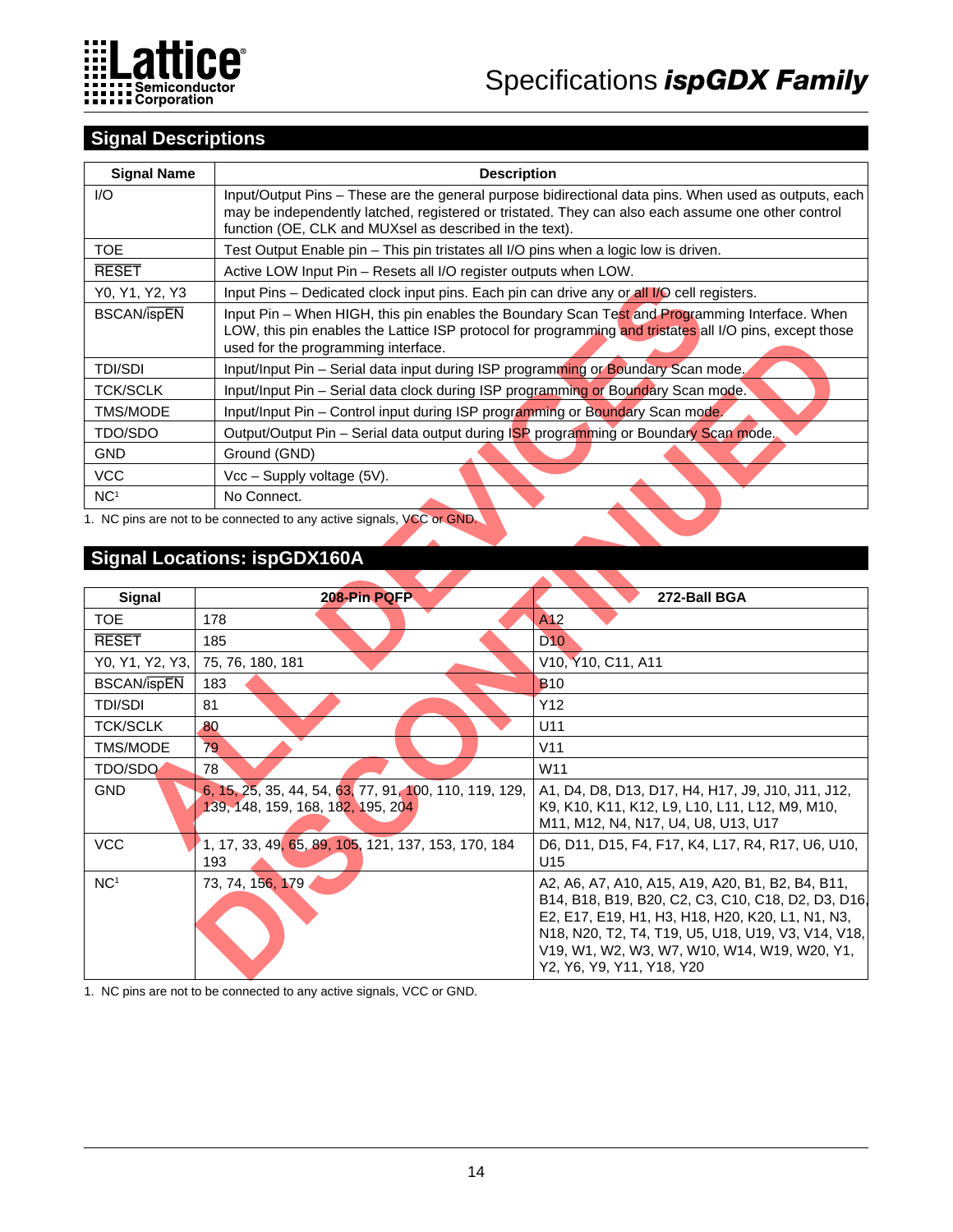

### **I/O Locations: ispGDX160A**

| Signal                | 208<br><b>PQFP</b>      | 272<br><b>BGA</b> | Signal                | 208<br><b>PQFP</b> | 272<br><b>BGA</b> | Signal            | 208<br><b>PQFP</b> | 272<br><b>BGA</b> | Signal                | 208<br><b>PQFP</b> | 272<br><b>BGA</b> | Signal                | 208<br><b>PQFP</b> | 272<br><b>BGA</b> |
|-----------------------|-------------------------|-------------------|-----------------------|--------------------|-------------------|-------------------|--------------------|-------------------|-----------------------|--------------------|-------------------|-----------------------|--------------------|-------------------|
| I/O A0                | $\boldsymbol{2}$        | E4                | <b>I/O A32</b>        | 40                 | R2                | I/O B24           | 86                 | W13               | I/O C16               | 125                | M20               | I/O D8                | 164                | A16               |
| $I/O$ A1              | 3                       | C <sub>1</sub>    | $I/O$ A33             | 41                 | T1                | I/O B25           | 87                 | V13               | $I/O$ C <sub>17</sub> | 126                | L <sub>19</sub>   | I/O D9                | 165                | C15               |
| $I/O$ A2              | $\overline{\mathbf{4}}$ | D <sub>1</sub>    | $I/O$ A34             | 42                 | P <sub>4</sub>    | I/O B26           | 88                 | Y14               | I/O C18               | 127                | L <sub>18</sub>   | I/O D10               | 166                | D14               |
| $I/O$ A3              | 5                       | E <sub>3</sub>    | <b>I/O A35</b>        | 43                 | R <sub>3</sub>    | <b>I/O B27</b>    | 90                 | Y15               | I/O C19               | 128                | L20               | $I/O$ D <sub>11</sub> | 167                | <b>B15</b>        |
| I/O A4                | 7                       | E1                | <b>I/O A36</b>        | 45                 | U1                | <b>I/O B28</b>    | 92                 | W15               | I/O C20               | 130                | K19               | $I/O$ D <sub>12</sub> | 169                | C14               |
| $I/O$ A5              | 8                       | F <sub>3</sub>    | $I/O$ A37             | 46                 | T <sub>3</sub>    | I/O B29           | 93                 | Y16               | I/O C21               | 131                | K18               | $I/O$ D <sub>13</sub> | 171                | A14               |
| $I/O$ A <sub>6</sub>  | 9                       | G4                | <b>I/O A38</b>        | 47                 | U <sub>2</sub>    | I/O B30           | 94                 | U14               | <b>I/O C22</b>        | 132                | K <sub>17</sub>   | $I/O$ D <sub>14</sub> | 172                | C <sub>13</sub>   |
| I/O A7                | 10                      | F <sub>2</sub>    | <b>I/O A39</b>        | 48                 | V <sub>1</sub>    | I/O B31           | 95                 | V15               | $I/O$ $C23$           | 133                | J <sub>20</sub>   | $I/O$ D <sub>15</sub> | 173                | <b>B13</b>        |
| $I/O$ A8              | 11                      | F <sub>1</sub>    | $I/O$ B <sub>0</sub>  | 50                 | U <sub>3</sub>    | I/O B32           | 96                 | W16               | <b>I/O C24</b>        | 134                | J19               | I/O D16               | 174                | A13               |
| $I/O$ A <sub>9</sub>  | 12                      | G <sub>3</sub>    | I/OB1                 | 51                 | V <sub>2</sub>    | I/O B33           | 97                 | Y17               | <b>I/O C25</b>        | 135                | J18               | <b>I/O D17</b>        | 175                | D12               |
| <b>I/O A10</b>        | 13                      | G <sub>2</sub>    | I/OB2                 | 52                 | W4                | I/O B34           | 98                 | V16               | <b>I/O C26</b>        | 136                | J17               | <b>I/O D18</b>        | 176                | C12               |
| <b>I/O A11</b>        | 14                      | G <sub>1</sub>    | $I/O$ B <sub>3</sub>  | 53                 | V <sub>4</sub>    | I/O B35           | 99                 | <b>W17</b>        | <b>I/O C27</b>        | 138                | H19               | <b>I/O D19</b>        | 177                | <b>B12</b>        |
| <b>I/O A12</b>        | 16                      | H2                | I/OB4                 | 55                 | Y3                | I/O B36           | 101                | U <sub>16</sub>   | <b>I/O C28</b>        | 140                | G20               | $I/O$ D <sub>20</sub> | 186                | A <sub>9</sub>    |
| $I/O$ A <sub>13</sub> | 18                      | J4                | $I/O$ B <sub>5</sub>  | 56                 | Y4                | I/O B37           | 102                | V <sub>17</sub>   | I/O C29               | 141                | G <sub>19</sub>   | <b>I/O D21</b>        | 187                | B <sub>9</sub>    |
| <b>I/O A14</b>        | 19                      | J3                | $I/O$ B <sub>6</sub>  | 57                 | V <sub>5</sub>    | I/O B38           | 103                | <b>W18</b>        | I/O C <sub>30</sub>   | 142                | <b>F20</b>        | <b>I/O D22</b>        | 188                | C <sub>9</sub>    |
| I/O A15               | 20                      | J2                | $I/O$ B7              | 58                 | W <sub>5</sub>    | I/O B39           | 104                | Y <sub>19</sub>   | <b>I/O C31</b>        | 143                | G <sub>18</sub>   | <b>I/O D23</b>        | 189                | D <sub>9</sub>    |
| $I/O$ A <sub>16</sub> | 21                      | J <sub>1</sub>    | $I/O$ B <sub>8</sub>  | 59                 | Y <sub>5</sub>    | I/O C0            | 106                | <b>T17</b>        | I/O C32               | 144                | F <sub>19</sub>   | $I/O$ $D24$           | 190                | A8                |
| <b>I/O A17</b>        | 22                      | K <sub>2</sub>    | $I/O$ B9              | 60                 | V <sub>6</sub>    | I/O <sub>C1</sub> | 107                | V <sub>20</sub>   | $I/O$ $C33$           | 145                | E20               | I/O D25               | 191                | B <sub>8</sub>    |
| <b>I/O A18</b>        | 23                      | K <sub>3</sub>    | I/O B10               | 61                 | U7                | $VO C2$           | 108                | U <sub>20</sub>   | I/O C34               | 146                | G <sub>17</sub>   | I/O D <sub>26</sub>   | 192                | C <sub>8</sub>    |
| I/O A19               | 24                      | K1                | I/O B11               | 62                 | W <sub>6</sub>    | $IO$ $C3$         | 109                | T18               | I/O C35               | 147                | F <sub>18</sub>   | <b>I/O D27</b>        | 194                | B7                |
| <b>I/O A20</b>        | 26                      | L2                | I/O B12               | 64                 | V <sub>7</sub>    | <b>I/O C4</b>     | 111                | T20               | I/O C36               | 149                | D <sub>20</sub>   | <b>I/O D28</b>        | 196                | C7                |
| <b>I/O A21</b>        | 27                      | L <sub>3</sub>    | I/O B13               | 66                 | <b>Y7</b>         | $I/O$ $C5$        | 112                | R <sub>18</sub>   | <b>I/O C37</b>        | 150                | E18               | I/O D29               | 197                | B <sub>6</sub>    |
| <b>I/O A22</b>        | 28                      | L4                | $I/O$ B <sub>14</sub> | 67                 | V8                | <b>I/Q C6</b>     | 113                | P17               | <b>I/O C38</b>        | 151                | D <sub>19</sub>   | I/O D30               | 198                | A <sub>5</sub>    |
| <b>I/O A23</b>        | 29                      | M1                | $I/O$ B <sub>15</sub> | 68                 | W <sub>8</sub>    | <b>I/O C7</b>     | 114                | <b>R19</b>        | <b>I/O C39</b>        | 152                | C <sub>20</sub>   | $I/O$ D31             | 199                | D7                |
| $I/O$ A24             | 30                      | M <sub>2</sub>    | I/O B16               | 69                 | Y8                | $I/O$ $C8$        | 115                | <b>R20</b>        | $I/O$ D <sub>0</sub>  | 154                | D <sub>18</sub>   | I/O D32               | 200                | C <sub>6</sub>    |
| <b>I/O A25</b>        | 31                      | M3                | $I/O$ B <sub>17</sub> | 70                 | U9                | I/O C9            | 116                | P <sub>18</sub>   | VO <sub>D1</sub>      | 155                | C <sub>19</sub>   | $I/O$ D33             | 201                | B <sub>5</sub>    |
| <b>I/O A26</b>        | 32                      | M4                | I/O B18               | 71                 | V9                | I/O C10           | 117                | P <sub>19</sub>   | $1/O$ D <sub>2</sub>  | 157                | <b>B17</b>        | I/O D34               | 202                | A4                |
| <b>I/O A27</b>        | 34                      | N <sub>2</sub>    | I/O B19               | 72                 | <b>W9</b>         | I/O C11           | 118                | <b>P20</b>        | $I/O$ D <sub>3</sub>  | 158                | C <sub>17</sub>   | I/O D35               | 203                | C <sub>5</sub>    |
| <b>I/O A28</b>        | 36                      | P <sub>1</sub>    | <b>I/O B20</b>        | 82                 | W12               | <b>I/O C12</b>    | 120                | <b>N19</b>        | $I/O$ D <sub>4</sub>  | 160                | A18               | I/O D36               | 205                | A <sub>3</sub>    |
| <b>I/O A29</b>        | 37                      | P <sub>2</sub>    | <b>I/O B21</b>        | 83                 | V12               | <b>I/O C13</b>    | 122                | M17               | $I/O$ D <sub>5</sub>  | 161                | A17               | I/O D37               | 206                | D <sub>5</sub>    |
| <b>I/O A30</b>        | 38                      | R <sub>1</sub>    | <b>I/O B22</b>        | 84                 | U12               | <b>I/O C14</b>    | 123                | M18               | $I/O$ D <sub>6</sub>  | 162                | C16               | I/O D38               | 207                | C <sub>4</sub>    |
| <b>I/O A31</b>        | 39                      | P <sub>3</sub>    | $I/O$ B <sub>23</sub> | 85                 | Y13               | <b>I/O C15</b>    | 124                | M19               | I/O D7                | 163                | <b>B16</b>        | I/O D39               | 208                | B <sub>3</sub>    |
|                       |                         |                   |                       |                    |                   |                   |                    |                   |                       |                    |                   |                       |                    |                   |

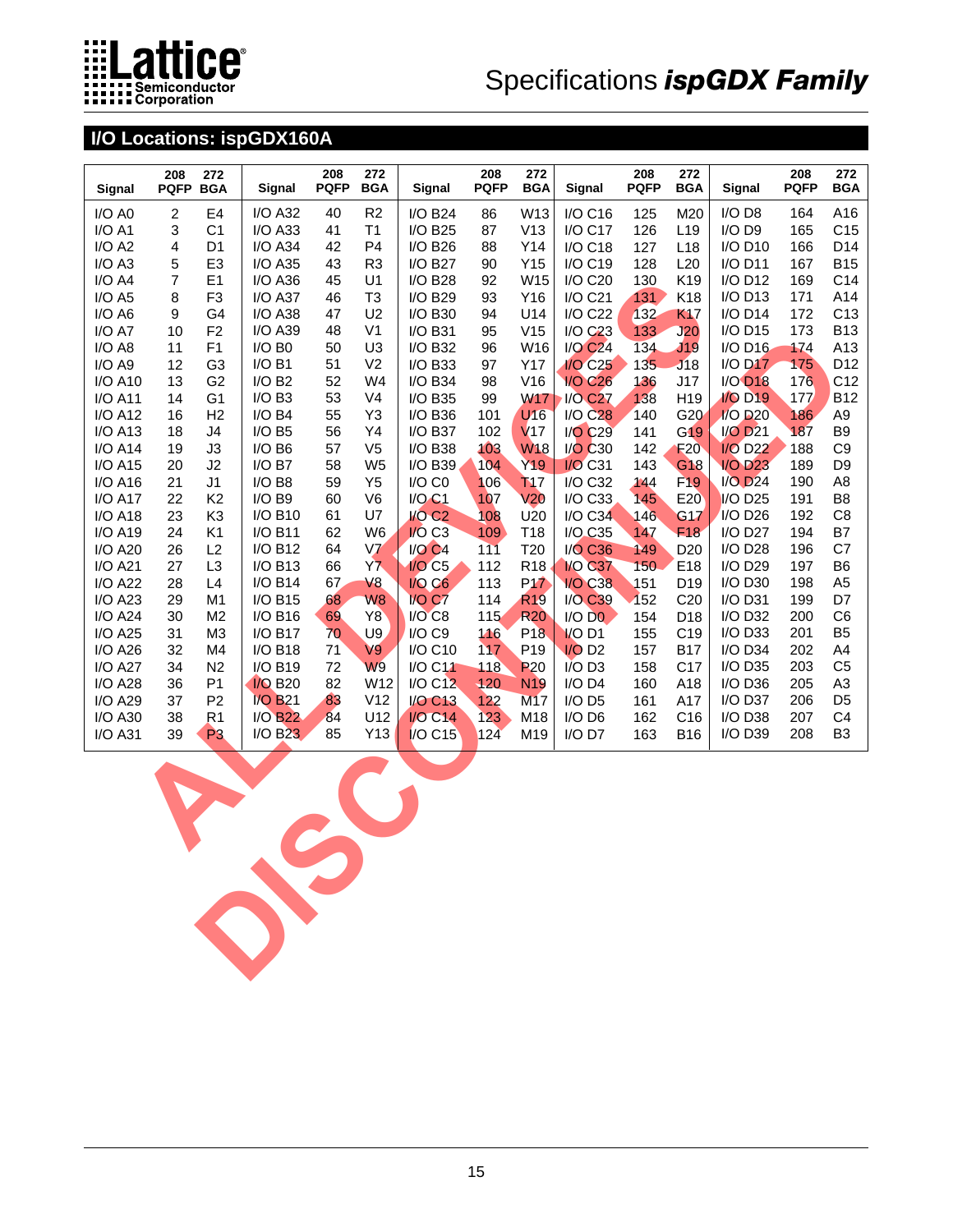

### **Signal Configuration: ispGDX160A**

### **ispGDX160A 272-Ball BGA Signal Diagram**



1. NCs are not to be connected to any active signals, Vcc or GND.

Note: Ball A1 indicator dot on top side of package.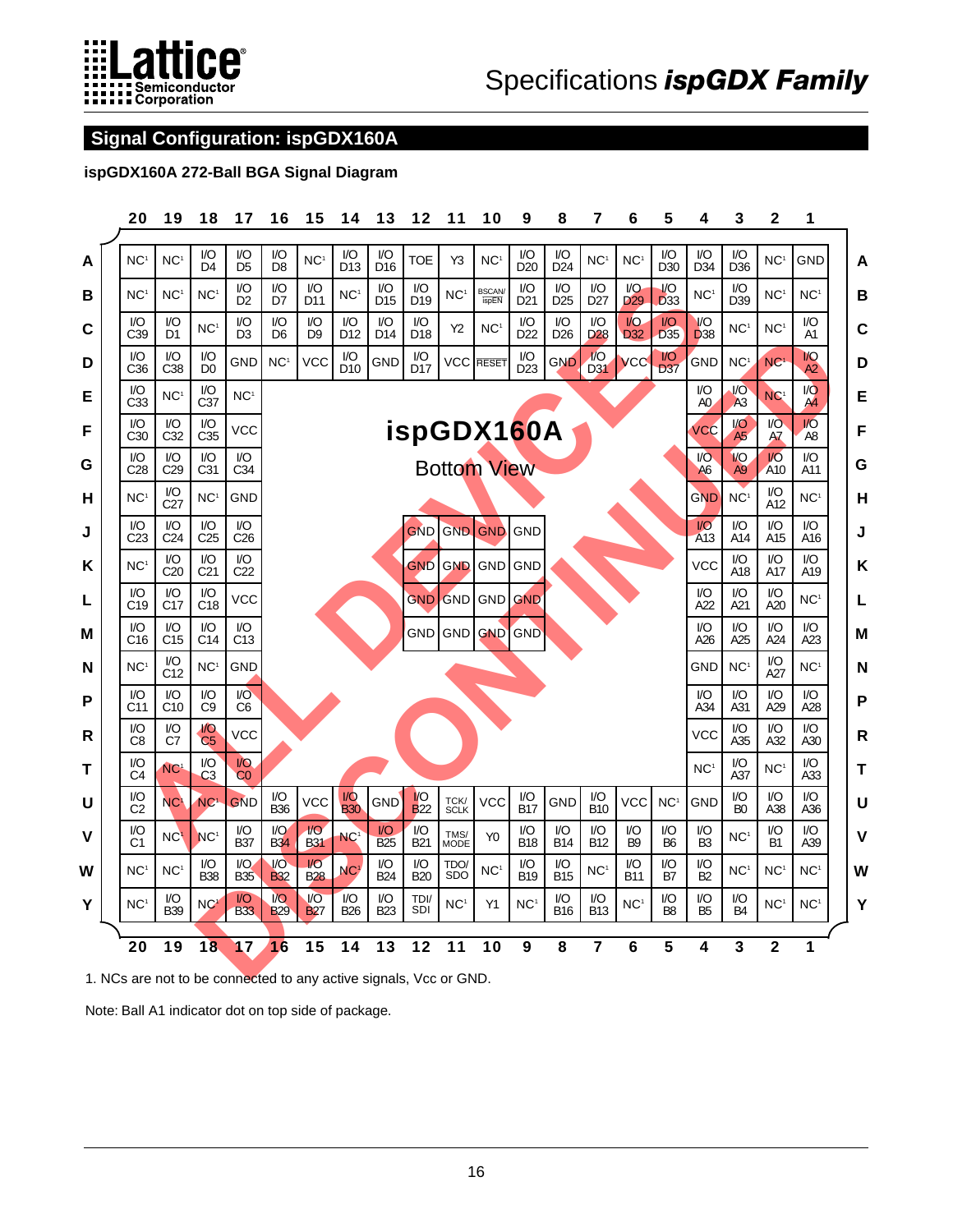

### Pin Configuration: ispGDX160A

ispGDX160A 208-Pin PQFP (with Heat Spreader) Pinout Diagram



1. No Connect Pins (NC) are not to be connected to any active signal, Vcc or GND.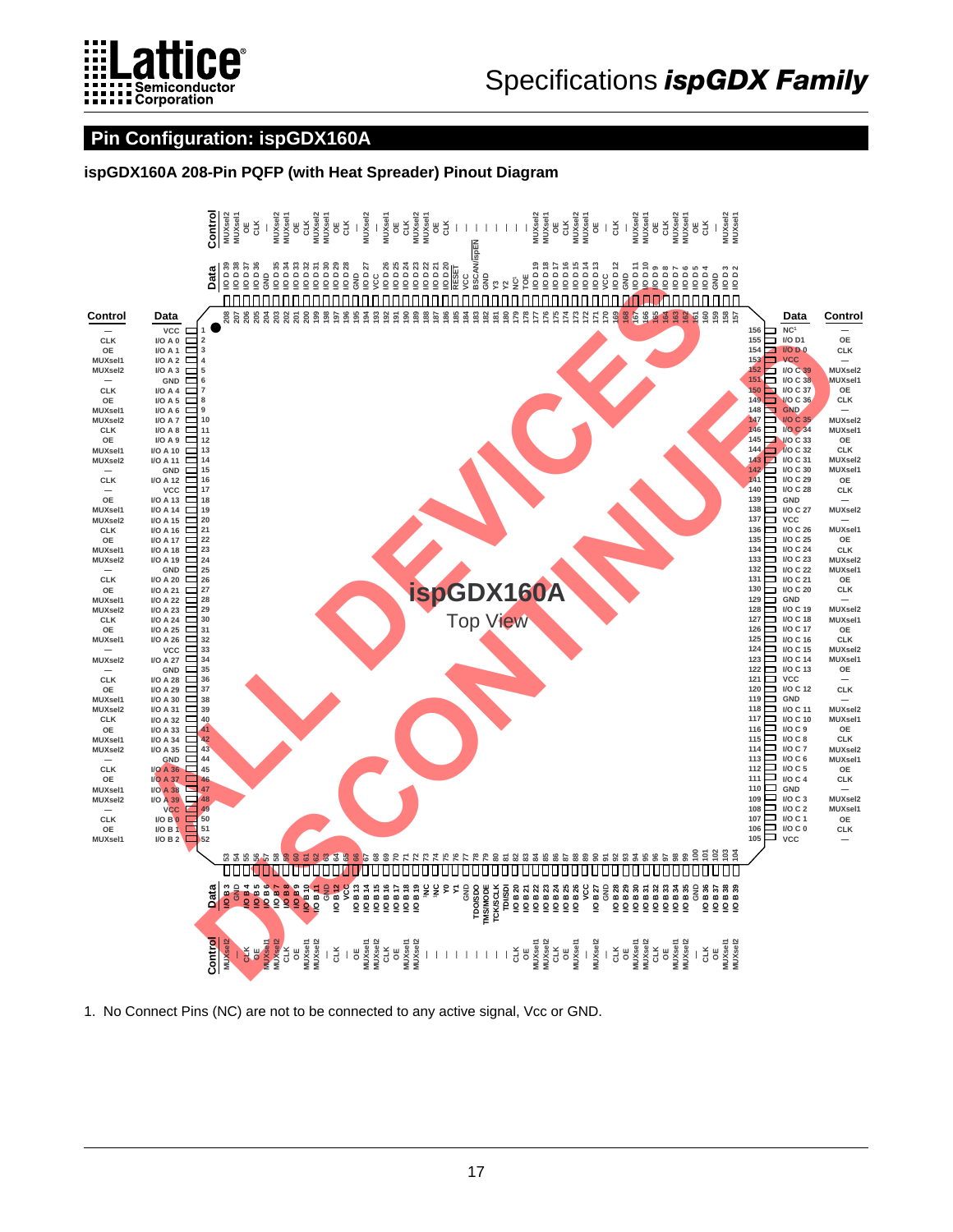

### **Signal Locations: ispGDX120A**

| Signal                                     | 176-Pin TQFP                                                                            | 160-Pin PQFP                                                       |
|--------------------------------------------|-----------------------------------------------------------------------------------------|--------------------------------------------------------------------|
| <b>TOE</b>                                 | 150                                                                                     | 136                                                                |
| <b>RESET</b>                               | 156                                                                                     | 142                                                                |
| Y0, Y1, Y2, Y3,                            | 63, 64, 152, 153                                                                        | 57, 58, 138, 139                                                   |
| <b>BSCAN/ispEN</b>                         | 154                                                                                     | 140                                                                |
| <b>TDI/SDI</b>                             | 69                                                                                      | 63                                                                 |
| <b>TCK/SCLK</b>                            | 68                                                                                      | 62                                                                 |
| TMS/MODE                                   | 67                                                                                      | 61                                                                 |
| TDO/SDO                                    | 66                                                                                      | 60                                                                 |
| <b>GND</b>                                 | 8, 17, 27, 37, 50, 65, 77, 91, 101, 110, 120, 129,<br>144, 161, 170                     | 6, 15, 25, 35, 44, 59, 71, 81, 91, 100, 110, 119, 130,<br>147, 156 |
| <b>VCC</b>                                 | 3, 19, 35, 55, 79, 99, 115, 136, 155, 159                                               | 1, 17, 33, 49, 73, 89, 105, 122, 141, 145                          |
| NC <sup>1</sup><br>$\cdot$ $\cdot$ $\cdot$ | 1, 2, 43, 44, 45, 46, 61, 62, 87, 88, 89, 90, 130, 131,<br>132, 133, 134, 151, 175, 176 | 55, 56, 120, 137                                                   |

### **I/O Locations: ispGDX120A**

| <b>TDI/SDI</b>                                                        | 69  |                                           |     |                  |                                                         |     | 63                      |                                                                    |             |             |                       |     |                  |
|-----------------------------------------------------------------------|-----|-------------------------------------------|-----|------------------|---------------------------------------------------------|-----|-------------------------|--------------------------------------------------------------------|-------------|-------------|-----------------------|-----|------------------|
| <b>TCK/SCLK</b>                                                       | 68  |                                           |     |                  |                                                         |     |                         | 62                                                                 |             |             |                       |     |                  |
| TMS/MODE                                                              | 67  |                                           |     |                  |                                                         |     |                         | 61                                                                 |             |             |                       |     |                  |
| TDO/SDO                                                               | 66  |                                           |     |                  |                                                         |     |                         | 60                                                                 |             |             |                       |     |                  |
| <b>GND</b>                                                            |     | 144, 161, 170                             |     |                  | 8, 17, 27, 37, 50, 65, 77, 91, 101, 110, 120, 129,      |     |                         | 6, 15, 25, 35, 44, 59, 71, 81, 91, 100, 110, 119, 130,<br>147, 156 |             |             |                       |     |                  |
| <b>VCC</b>                                                            |     | 3, 19, 35, 55, 79, 99, 115, 136, 155, 159 |     |                  |                                                         |     |                         | 1, 17, 33, 49, 73, 89, 105, 122, 141, 145                          |             |             |                       |     |                  |
| NC <sup>1</sup>                                                       |     | 132, 133, 134, 151, 175, 176              |     |                  | 1, 2, 43, 44, 45, 46, 61, 62, 87, 88, 89, 90, 130, 131, |     |                         | 55, 56, 120, 137                                                   |             |             |                       |     |                  |
| 1. NC pins are not to be connected to any active signals, VCC or GND. |     |                                           |     |                  |                                                         |     |                         |                                                                    |             |             |                       |     |                  |
| I/O Locations: ispGDX120A                                             |     |                                           |     |                  |                                                         |     |                         |                                                                    |             |             |                       |     |                  |
| 176                                                                   | 160 |                                           | 176 | 160              |                                                         | 176 |                         |                                                                    | 176         | 160         |                       | 176 | 160              |
| <b>TQFP PQFP</b><br>Signal                                            |     | Signal                                    |     | <b>TQFP PQFP</b> | <b>Signal</b>                                           |     | 160<br><b>TQFP PQFP</b> | Signal                                                             | <b>TQFP</b> | <b>PQFP</b> | Signal                |     | <b>TQFP PQFP</b> |
| I/O A0<br>4                                                           | 2   | <b>I/O A24</b>                            | 32  | 30               | <b>I/O B18</b>                                          | 73  | 67                      | <b>I/O C12</b>                                                     | 106         | 96          | I/O D6                | 140 | 126              |
| I/OA1<br>5                                                            | 3   | <b>I/O A25</b>                            | 33  | 31               | <b>I/O B19</b>                                          | 74  | 68                      | $I/O$ $C13$                                                        | 107         | 97          | $I/O$ D7              | 141 | 127              |
| 6<br>I/O A2                                                           | 4   | <b>I/O A26</b>                            | 34  | 32               | <b>I/O B20</b>                                          | 75  | 69                      | <b>I/O C14</b>                                                     | 108         | 98          | I/O D8                | 142 | 128              |
| $\overline{7}$<br>$I/O$ A3                                            | 5   | <b>I/O A27</b>                            | 36  | 34               | I/O B21                                                 | 76  | 70                      | VO C <sub>15</sub>                                                 | 109         | 99          | I/O D9                | 143 | 129              |
| I/OA4<br>9                                                            | 7   | <b>I/O A28</b>                            | 38  | 36               | <b>I/O B22</b>                                          | 78  | 72                      | <b>I/O C16</b>                                                     | 111         | 101         | $I/O$ D <sub>10</sub> | 145 | 131              |
| $I/O$ A5<br>10                                                        | 8   | <b>I/O A29</b>                            | 39  | 37               | I/O B23                                                 | 80  | 74                      | I/O C17                                                            | 112         | 102         | $I/O$ D <sub>11</sub> | 146 | 132              |
| 11<br>$I/O$ A <sub>6</sub>                                            | 9   | $IO$ B <sub>0</sub>                       | 40  | 38               | I/O B24                                                 | 81  | 75                      | I/O C18                                                            | 113         | 103         | I/O D12               | 147 | 133              |
| 12<br>I/O A7                                                          | 10  | <b>I/O B1</b>                             | 41  | 39               | <b>I/O B25</b>                                          | 82  | 76                      | I/O C19                                                            | 114         | 104         | I/O D13               | 148 | 134              |
| I/O A8<br>13                                                          | 11  | $I/O$ $B2$                                | 42  | 40               | <b>I/O B26</b>                                          | 83  | 77                      | I/O C20                                                            | 116         | 106         | $I/O$ D <sub>14</sub> | 149 | 135              |
| I/O A9<br>14                                                          | 12  | I/OB3                                     | 47  | 41               | <b>I/O B27</b>                                          | 84  | 78                      | I/O C21                                                            | 117         | 107         | I/O D15               | 157 | 143              |
| 15<br>$I/O$ A <sub>10</sub>                                           | 13  | $I/O$ $B4$                                | 48  | 42               | <b>I/O B28</b>                                          | 85  | 79                      | <b>I/O C22</b>                                                     | 118         | 108         | I/O D16               | 158 | 144              |
| I/O A11<br>16                                                         | 14  | $1/O$ B <sub>5</sub>                      | 49  | 43,              | <b>I/O B29</b>                                          | 86  | 80                      | I/O C23                                                            | 119         | 109         | I/O D17               | 160 | 146              |
| I/O A12<br>18                                                         | 16  | $I/O$ B <sub>6</sub>                      | 51  | 45               | $1/O$ $CO$                                              | 92  | 82                      | I/O C24                                                            | 121         | 111         | $I/O$ D <sub>18</sub> | 162 | 148              |
| 20<br>I/O A13                                                         | 18  | $I/O$ B7                                  | 52  | 46               | $IO$ C1                                                 | 93  | 83                      | I/O C25                                                            | 122         | 112         | I/O D19               | 163 | 149              |
| <b>I/O A14</b><br>2 <sub>1</sub>                                      | 19  | $I/O$ B <sub>8</sub>                      | 53  | 47               | $I/O$ C <sub>2</sub>                                    | 94  | 84                      | I/O C26                                                            | 123         | 113         | I/O D20               | 164 | 150              |
| 22<br>I/O A15                                                         | 20  | $I/O$ $B9$                                | 54  | 48               | $I/O$ $C3$                                              | 95  | 85                      | <b>I/O C27</b>                                                     | 124         | 114         | I/O D21               | 165 | 151              |
| 23<br>I/O A16                                                         | 21  | $I/O$ $B10$                               | 56  | 50               | I/O C4                                                  | 96  | 86                      | I/O C28                                                            | 125         | 115         | <b>I/O D22</b>        | 166 | 152              |
| <b>I/O A17</b><br>24                                                  | 22  | <b>I/O B11</b>                            | 57  | 51               | $I/O$ $C5$                                              | 97  | 87                      | I/O C29                                                            | 126         | 116         | I/O D23               | 167 | 153              |
|                                                                       |     |                                           |     |                  | I/O C6                                                  | 98  | 88                      | $I/O$ D <sub>0</sub>                                               | 127         | 117         | $I/O$ D <sub>24</sub> | 168 | 154              |
| 25<br>$I/O$ A <sub>18</sub>                                           | 23  | <b>I/O B12</b>                            | 58  | 52               |                                                         |     |                         |                                                                    |             |             |                       |     |                  |
| 26<br>$I/O$ A <sub>19</sub>                                           | 24  | <b>I/O B13</b>                            | 59  | 53               | $I/O$ $C7$                                              | 100 | 90                      | $I/O$ D <sub>1</sub>                                               | 128         | 118         | I/O D25               | 169 | 155              |
| 28<br>I/O A20                                                         | 26  | <b>I/O B14</b>                            | 60  | 54               | $I/O$ $C8$                                              | 102 | 92                      | $I/O$ D <sub>2</sub>                                               | 135         | 121         | I/O D26               | 171 | 157              |
| <b>I/O A21</b><br>29                                                  | 27  | I/O B15                                   | 70  | 64               | I/O C9                                                  | 103 | 93                      | $I/O$ D <sub>3</sub>                                               | 137         | 123         | <b>I/O D27</b>        | 172 | 158              |
| <b>I/O A22</b><br>30                                                  | 28  | <b>I/O B16</b>                            | 71  | 65               | I/O C10                                                 | 104 | 94                      | $I/O$ D <sub>4</sub>                                               | 138         | 124         | I/O D28               | 173 | 159              |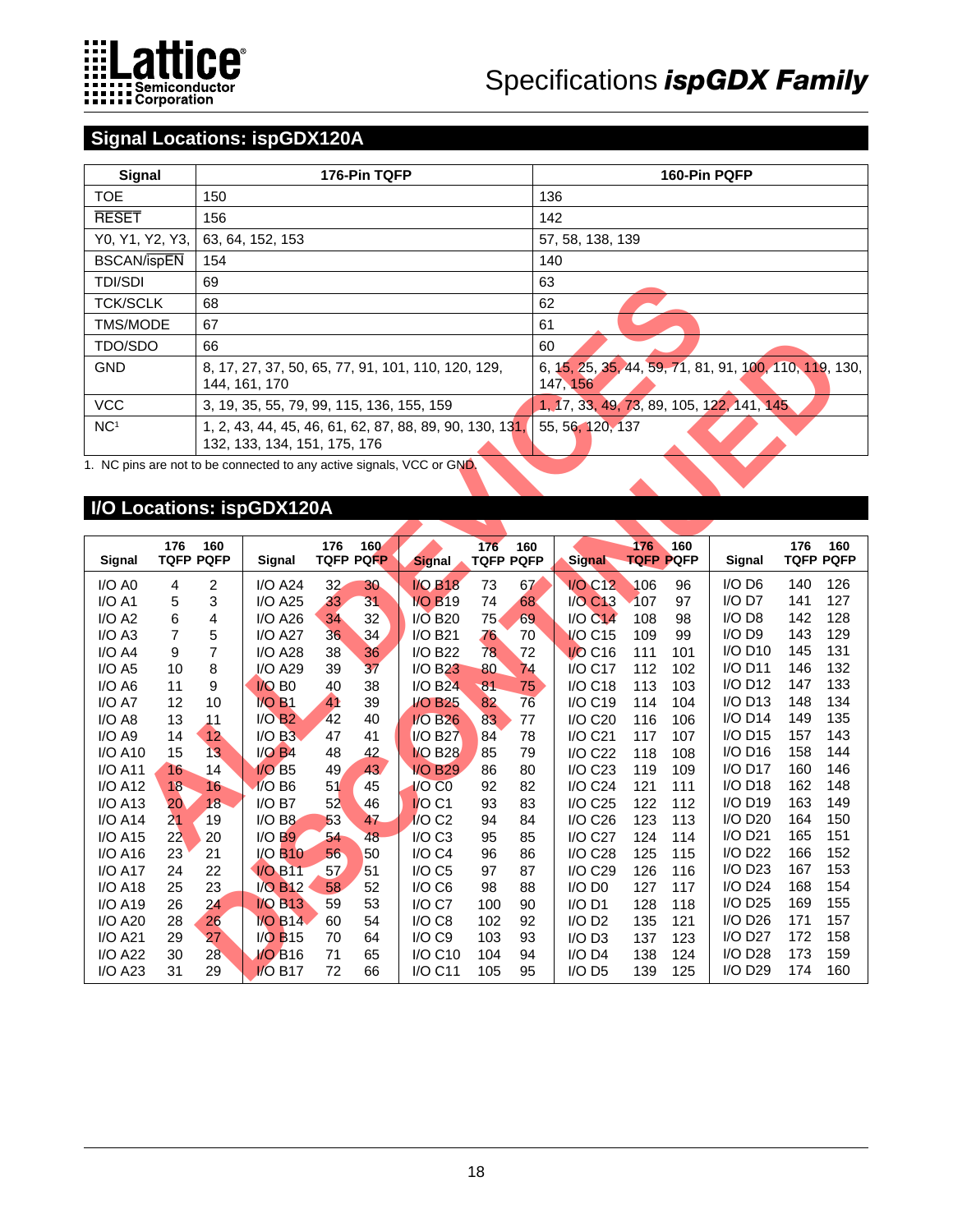

### **Pin Configuration: ispGDX120A**

#### ispGDX120A 176-Pin TQFP Pinout Diagram



1. NC pins are not to be connected to any active signals, VCC or GND.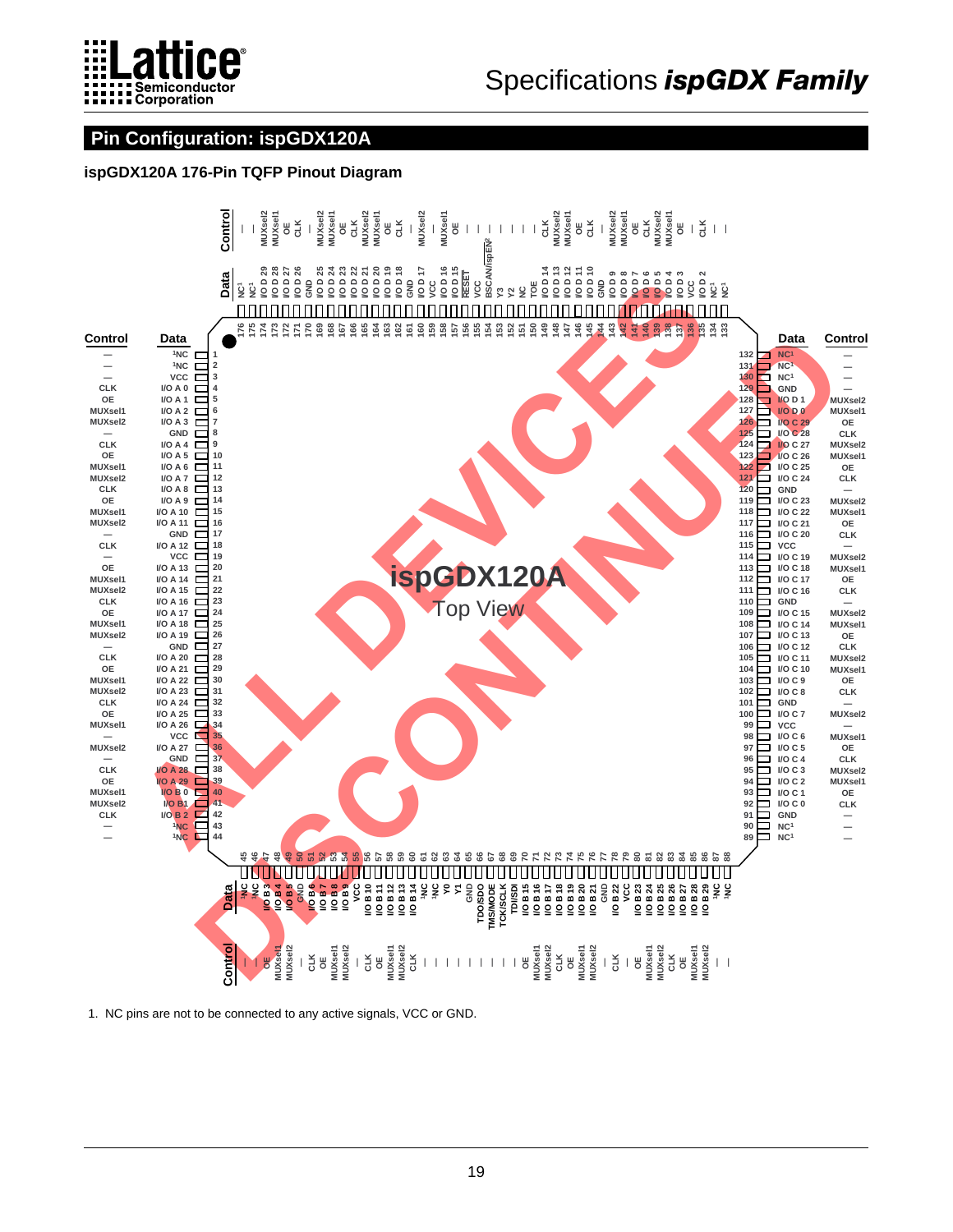

### Pin Configuration: ispGDX120A

#### ispGDX120A 160-Pin PQFP Pinout Diagram



1. NC pins are not to be connected to any active signals, VCC or GND.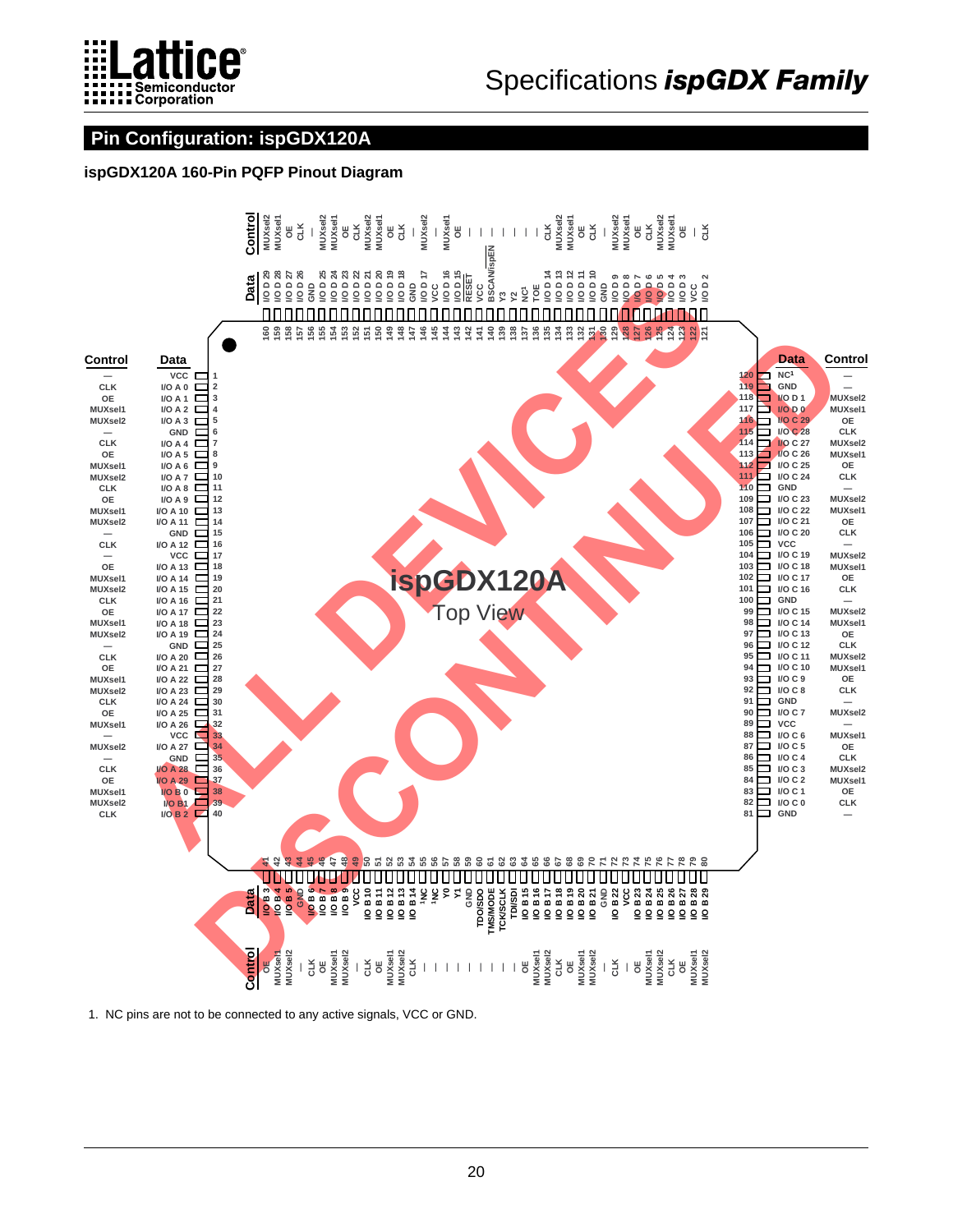

### **Signal Locations: ispGDX80A**

| Signal             | 100-Pin TQFP                  |
|--------------------|-------------------------------|
| Y1/TOE             | 87                            |
| Y0                 | 38                            |
| <b>RESET</b>       | 89                            |
| <b>BSCAN/ispEN</b> | 35                            |
| <b>TDI/SDI</b>     | 39                            |
| <b>TCK/SCLK</b>    | 36                            |
| <b>TMS/MODE</b>    | 86                            |
| TDO/SDO            | 85                            |
| <b>GND</b>         | 6, 18, 29, 45, 56, 68, 79, 95 |
| VCC                | 12, 37, 62, 88                |

### **I/O Locations: ispGDX80A**

| <b>TDI/SDI</b>           | 39                      |                               |                 |                                   |                 |                       |                 |  |
|--------------------------|-------------------------|-------------------------------|-----------------|-----------------------------------|-----------------|-----------------------|-----------------|--|
| <b>TCK/SCLK</b>          | 36                      |                               |                 |                                   |                 |                       |                 |  |
| TMS/MODE                 | 86                      |                               |                 |                                   |                 |                       |                 |  |
| TDO/SDO                  | 85                      |                               |                 |                                   |                 |                       |                 |  |
| GND                      |                         | 6, 18, 29, 45, 56, 68, 79, 95 |                 |                                   |                 |                       |                 |  |
| VCC                      |                         | 12, 37, 62, 88                |                 |                                   |                 |                       |                 |  |
|                          |                         |                               |                 |                                   |                 |                       |                 |  |
| I/O Locations: ispGDX80A |                         |                               |                 |                                   |                 |                       |                 |  |
|                          |                         |                               |                 |                                   |                 |                       |                 |  |
| Signal                   | <b>100 TQFP</b>         | Signal                        | <b>100 TQFP</b> | Signal                            | <b>100 TQFP</b> | <b>Signal</b>         | <b>100 TQFP</b> |  |
| I/O A0                   | 1                       | $I/O$ B <sub>0</sub>          | 24              | I/O C0                            | 51              | $I/O$ D <sub>0</sub>  | 74              |  |
| I/OA1                    | $\overline{c}$          | $I/O$ B1                      | 25              | <b>I/O C1</b>                     | 52              | $I/O$ D <sub>1</sub>  | 75              |  |
| I/O A2                   | 3                       | $I/O$ B <sub>2</sub>          | 26              | IO <sub>C2</sub>                  | 53              | $I/O$ D <sub>2</sub>  | 76              |  |
| I/O A3                   | $\overline{\mathbf{4}}$ | $I/O$ B <sub>3</sub>          | 27              | $I/O$ $C3$                        | 54              | $I/O$ D3              | 77              |  |
| I/O A4                   | 5                       | I/OB4                         | 28              | $NO C4$                           | 55              | $I/O$ D <sub>4</sub>  | 78              |  |
| $I/O$ A5                 | $\overline{7}$          | $I/O$ B <sub>5</sub>          | 30              | $1/O$ C <sub>5</sub>              | 57              | I/O D <sub>5</sub>    | 80              |  |
| $I/O$ A <sub>6</sub>     | 8                       | $I/O$ B <sub>6</sub>          | 31              | I/O <sub>CG</sub>                 | 58              | <b>I/O D6</b>         | 81              |  |
| I/O A7                   | 9                       | $I/O$ B7                      | 32              | I/O <sub>C7</sub>                 | 59              | I/O D7                | 82              |  |
| I/O A8                   | 10                      | $I/O$ B8                      | 33              | I/O C8                            | 60              | I/ODB                 | 83              |  |
| $I/O$ A9                 | 11                      | $I/O$ B9                      | 34              | I/O C9                            | 61              | I/O D9                | 84              |  |
| I/O A10                  | 13                      | I/O B10                       | 40              | I/O C10                           | 63              | <b>I/O D10</b>        | 90              |  |
| I/O A11                  | 14                      | <b>VO B11</b>                 | 41              | <b>I/O C11</b>                    | 64              | $I/O$ D <sub>11</sub> | 91              |  |
| <b>I/O A12</b>           | 15                      | <b>I/O B12</b>                | 42              | I/O C12                           | 65              | $I/O$ D <sub>12</sub> | 92              |  |
| $I/O$ A <sub>13</sub>    | 16                      | <b>I/O B13</b>                | 43              | <b>I/O C13</b>                    | 66              | $I/O$ D <sub>13</sub> | 93              |  |
| $I/O$ A <sub>14</sub>    | 17                      | <b>I/O B14</b>                | 44              | <b>I/O C14</b>                    | 67              | $I/O$ D <sub>14</sub> | 94              |  |
| $I/O$ A <sub>15</sub>    | 19                      | <b>I/O B15</b>                | 46              | <b>I/O C15</b>                    | 69              | $I/O$ D <sub>15</sub> | 96              |  |
| I/O A16                  | 20                      | <b>I/O B16</b>                | 47              | <b>I/O C16</b>                    | 70              | $I/O$ D <sub>16</sub> | 97              |  |
| <b>I/O A17</b>           | 21                      | <b>I/O B17</b>                | 48              | <b>I/O C17</b>                    | 71              | $I/O$ D17             | 98              |  |
| <b>I/O A18</b>           | 22                      | <b>I/O B18</b>                | 49              | VO C <sub>18</sub>                | 72              | $I/O$ D <sub>18</sub> | 99              |  |
| I/O A19                  | 23                      | I/O B19                       | 50              | $\overline{1}$ /O C <sub>19</sub> | 73              | I/O D19               | 100             |  |
|                          |                         |                               |                 |                                   |                 |                       |                 |  |
|                          |                         |                               |                 |                                   |                 |                       |                 |  |
|                          |                         |                               |                 |                                   |                 |                       |                 |  |
|                          |                         |                               |                 |                                   |                 |                       |                 |  |
|                          |                         |                               |                 |                                   |                 |                       |                 |  |
|                          |                         |                               |                 |                                   |                 |                       |                 |  |
|                          |                         |                               |                 |                                   |                 |                       |                 |  |
|                          |                         |                               |                 |                                   |                 |                       |                 |  |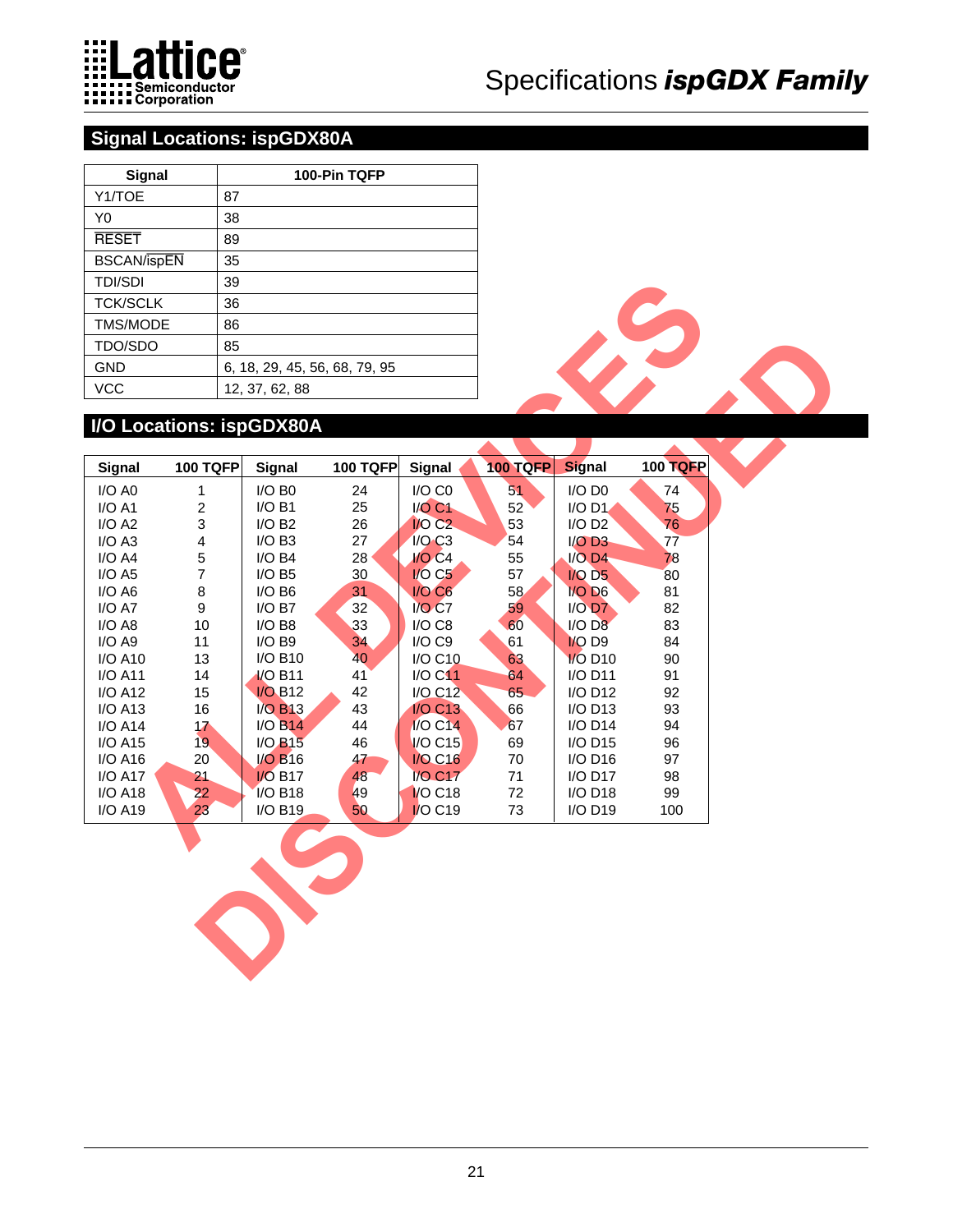

### **Pin Configuration: ispGDX80A**

**ispGDX80A 100-Pin TQFP Pinout Diagram**



1. Pins have dual function capability.